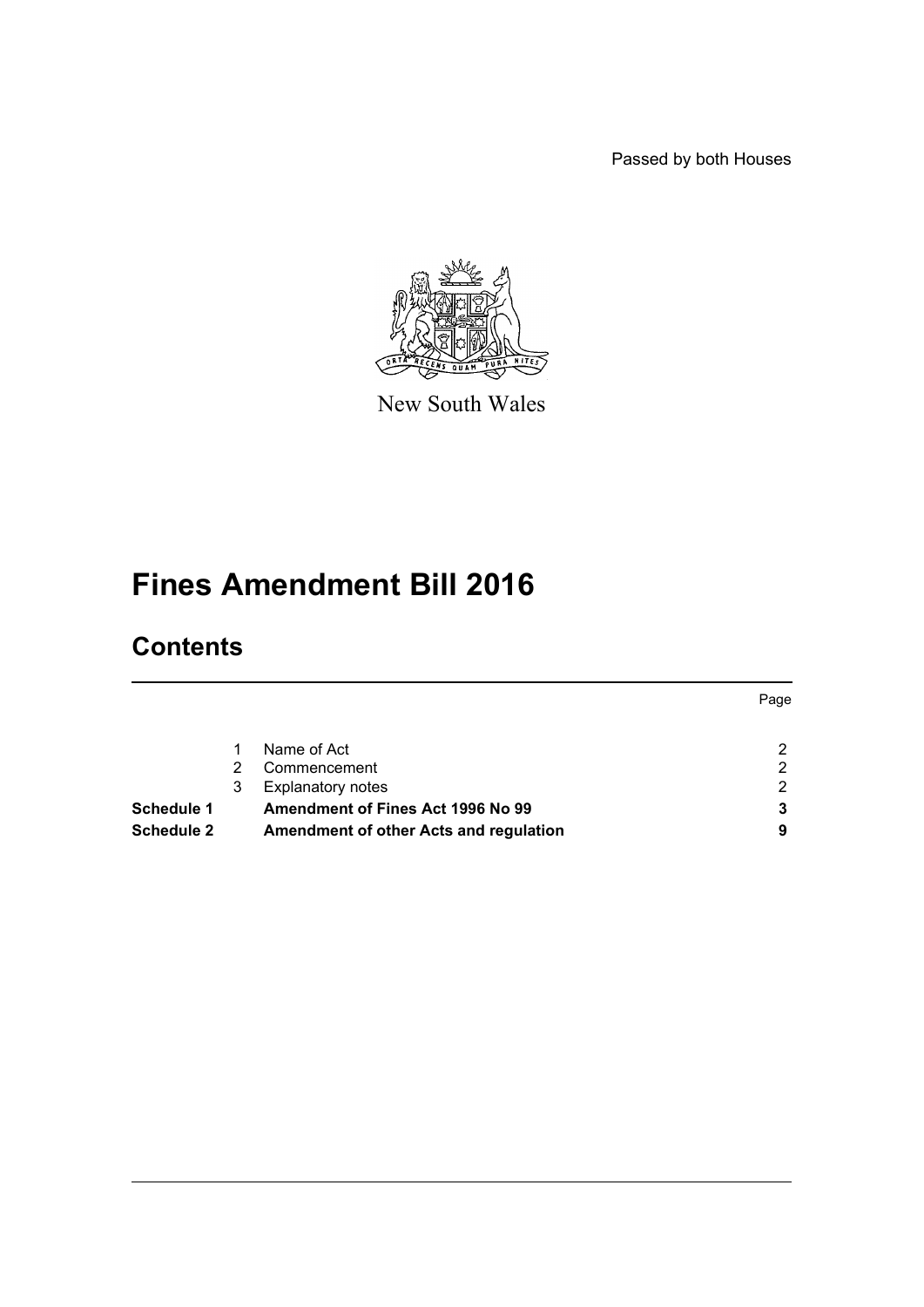*I certify that this PUBLIC BILL, which originated in the LEGISLATIVE COUNCIL, has finally passed the LEGISLATIVE COUNCIL and the LEGISLATIVE ASSEMBLY of NEW SOUTH WALES.*

*Legislative Council 2016* *Clerk of the Parliaments*



New South Wales

# **Fines Amendment Bill 2016**

Act No , 2016

An Act to amend the *Fines Act 1996* and other legislation with respect to liability for fines imposed for certain parking and other vehicle or vessel offences and other matters related to the enforcement of fines.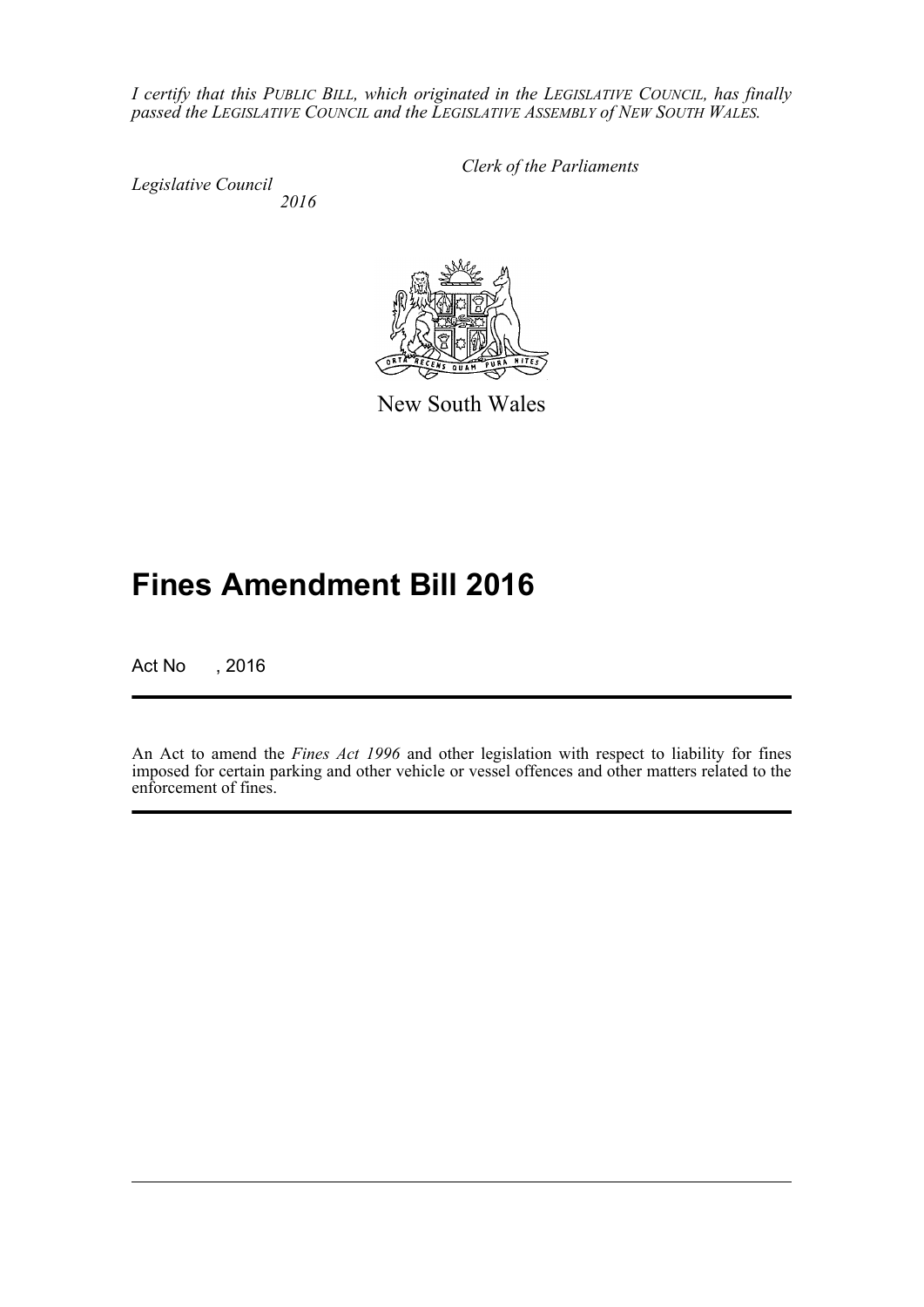## <span id="page-2-0"></span>**The Legislature of New South Wales enacts:**

#### **1 Name of Act**

This Act is the *Fines Amendment Act 2016*.

#### <span id="page-2-1"></span>**2 Commencement**

This Act commences on a day or days to be appointed by proclamation.

#### <span id="page-2-2"></span>**3 Explanatory notes**

The matter appearing under the heading "Explanatory note" in Schedule 1 or 2 does not form part of this Act.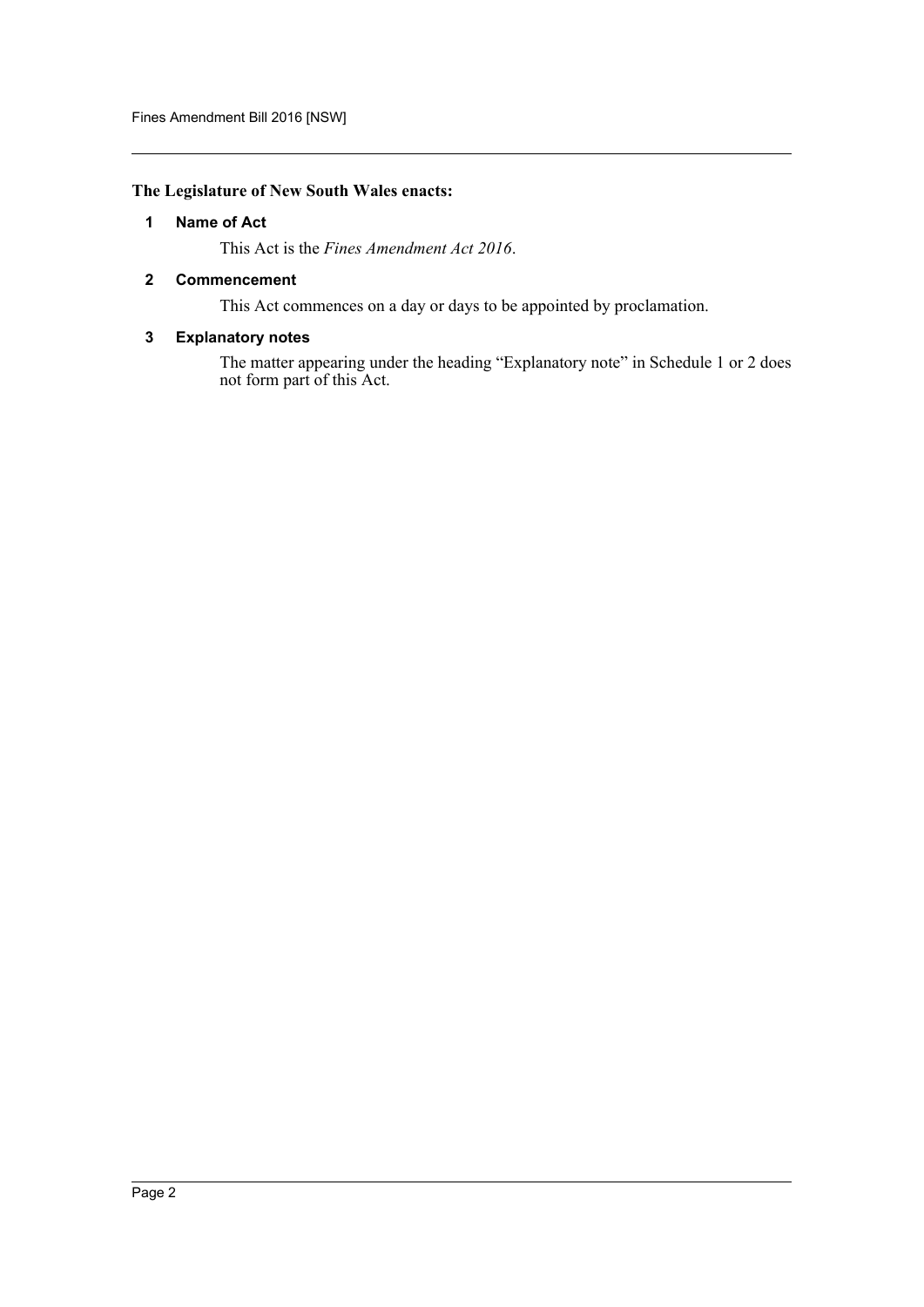# <span id="page-3-0"></span>**Schedule 1 Amendment of Fines Act 1996 No 99**

# **[1] Sections 23AA and 23AB**

Insert after section 23:

#### **23AA Payment of fine before vehicle or vessel offence nomination made—payment by or for nominated person**

- (1) This section applies if:
	- (a) a penalty notice is issued for a vehicle or vessel offence (the *original notice*), and
	- (b) the amount payable under the penalty notice for the offence was paid when or before a nomination notice was given in respect of the offence, and
	- (c) an appropriate officer for the penalty notice is satisfied that the amount was paid by, or on behalf of and with the consent of, the nominated person.
- (2) An appropriate officer for the penalty notice:
	- (a) may issue a penalty notice to the nominated person, and
	- (b) must advise the nominated person that, as the amount has been paid, there is no further liability for further proceedings for the offence to which the notice relates, and
	- (c) must not take any further proceedings for the offence to which the notice relates.
- (3) This Act, and any other law, applies as if the amount paid was paid in respect of the offence specified in the penalty notice issued to the nominated person under this section and not the offence specified in the original notice.
- (4) Any action taken to record demerit points against a person to whom the original notice was issued in the NSW demerit points register kept under the *Road Transport Act 2013* because of the payment of the amount is to be reversed, and any driver licence affected as a consequence of the recording of the demerit points is to be restored (subject to any other matters affecting the licence), by Roads and Maritime Services.
- (5) To avoid doubt, the nominated person may make an election under section 23A in respect of a penalty notice issued under this section.
- (6) This section applies despite section 23 (2) and any other provision of this Act or any other Act under which a vehicle or vessel offence is enacted that provides that if an amount is paid under a penalty notice no person is liable to any further proceedings for the alleged offence.

# (7) In this section: *nominated person* means a person nominated by a nomination notice. *nomination notice* means:

- (a) an approved nomination notice within the meaning of section 38 (whether given under this Act or another Act), or
- (b) a relevant nomination document within the meaning of Division 2 of Part 7.3 of the *Road Transport Act 2013* (whether given under that Act or another Act).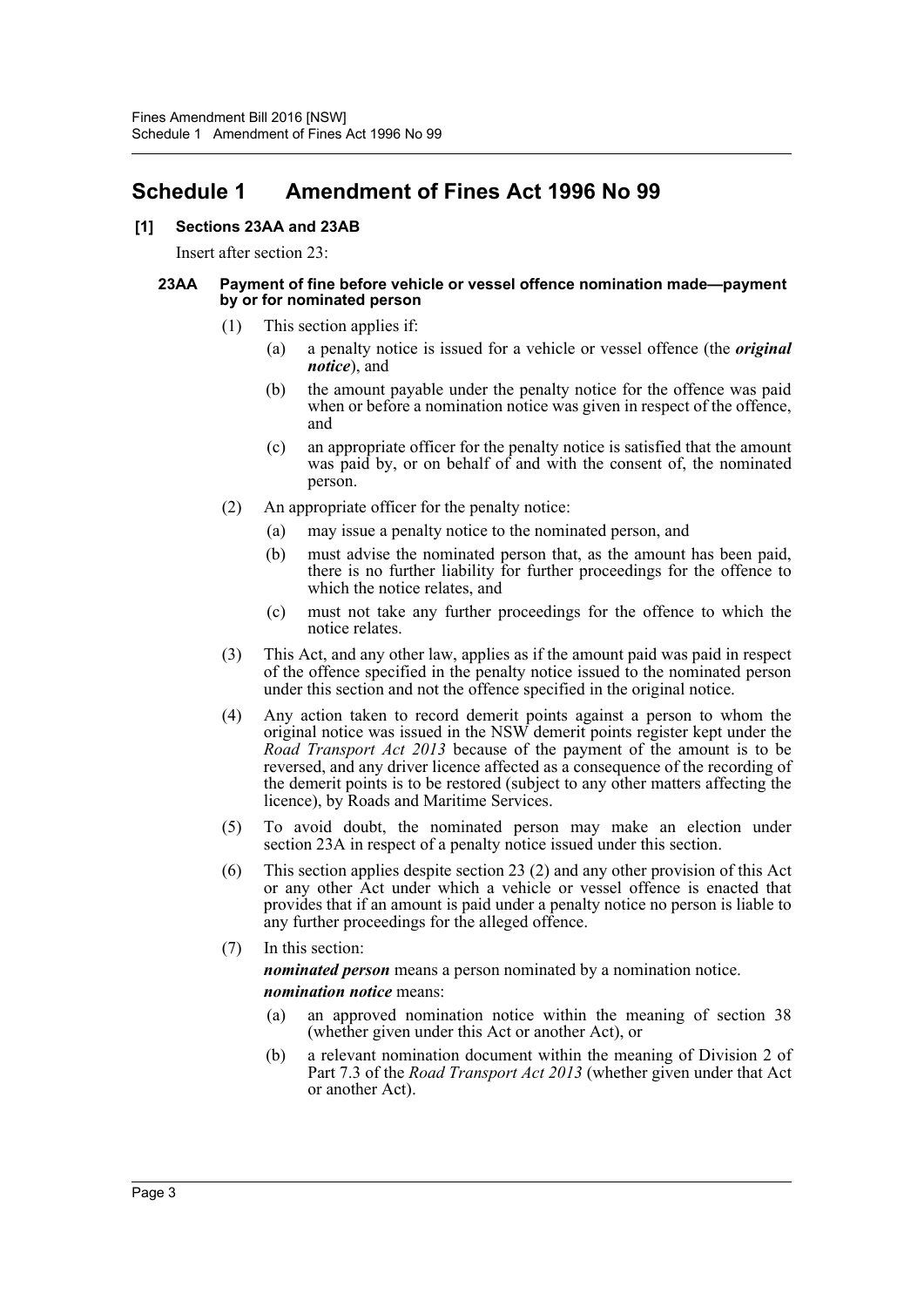#### **23AB Payment of fine before vehicle or vessel offence nomination made—other cases**

- (1) This section applies if:
	- (a) a penalty notice is issued for a vehicle or vessel offence, and
	- (b) the amount payable under the penalty notice for the offence was paid before a nomination notice was given in respect of the offence, and
	- (c) section 23AA does not apply.
- (2) An appropriate officer for the penalty notice may withdraw the notice.
- (3) If the penalty notice is withdrawn:
	- (a) the amount that was payable under the notice ceases to be payable, and
	- (b) any amount that has been paid under the notice is repayable to the person by whom it was paid, and
	- (c) further proceedings in respect of the vehicle or vessel offence may be taken against any person (including the person on whom the notice was served).
- (4) Any action taken to record demerit points against a person to whom the penalty notice was issued in the NSW demerit points register kept under the *Road Transport Act 2013* because of the payment of the amount is to be reversed, and any driver licence affected as a consequence of the recording of the demerit points is to be restored (subject to any other matters affecting the licence), by Roads and Maritime Services.
- (5) This section applies despite any other provision of this Act or any other Act under which a vehicle or vessel offence is enacted that provides that if an amount is paid under a penalty notice no person is liable to any further proceedings for the alleged offence.
- (6) Nothing in this section requires an appropriate officer to withdraw a penalty notice.
- (7) In this section:

#### *nomination notice* means:

- (a) an approved nomination notice within the meaning of section 38 (whether given under this Act or another Act), or
- (b) a relevant nomination document within the meaning of Division 2 of Part 7.3 of the *Road Transport Act 2013* (whether given under that Act or another Act).

#### **Explanatory note**

Item [1] inserts proposed sections 23AA and 23AB to provide for the effect of a nomination of the person in charge of a vehicle for the purposes of removing liability from the owner for certain vehicle, vessel and parking offences, if the nomination is made after a fine is paid as required by a penalty notice issued to the owner for the offence.

If the appropriate officer for the penalty notice is satisfied the fine was paid by or on behalf of the nominated person when or before the nomination was made, a penalty notice may be issued to the nominated person and that person will be treated as if the offence was committed by that person (for example, for demerit points purposes). No further action will be taken for proceedings for the offence. Any action taken to record demerit points or other action against the driver licence of the owner for the offence will be reversed.

In any other case, the appropriate officer for the penalty notice may withdraw the penalty notice and the amount payable under the penalty notice is not required to be paid and is repayable to the person who paid it. Further proceedings may be taken against any person for the offence. Any action taken to record demerit points or other action against the driver licence of the owner for the offence will be reversed.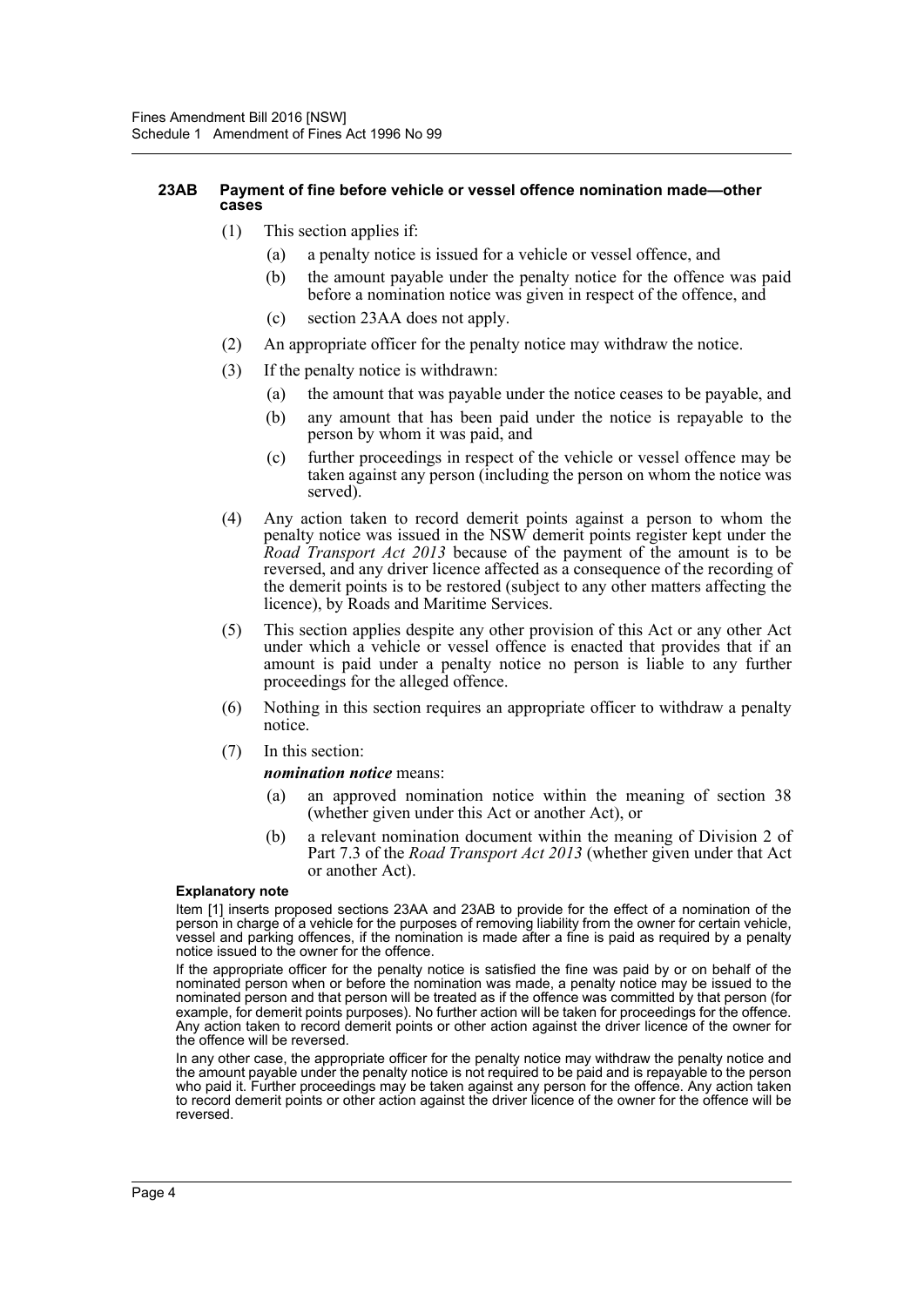#### **[2] Section 28 Service of penalty reminder notices**

Insert at the end of section 28 (2) (c):

, or

(d) any other address supplied by the person in connection with a fines application made in relation to the fine concerned or another fine.

#### **[3] Section 28 (3)**

Insert after section 28 (2):

- In this section, *fines application* means any of the following:
	- (a) an application for a review of a decision to issue a penalty notice under section 24A,
	- (b) an application for a work and development order,
	- (c) an application for a time to pay order,
	- (d) an election under section 23A or 36 to have a matter dealt with by a court.

#### **Explanatory note**

Items [2] and [3] enable the service of a penalty reminder notice at any address previously provided by a person for the purposes of an application for a review of a penalty notice, a work and development order or a time to pay order or for an election to have an offence for which a penalty notice was given dealt with by a court.

#### **[4] Section 38 Circumstances in which person issued with penalty reminder notice for vehicle or vessel offence is not liable to pay penalty**

Omit paragraph (h) of the definition of *vehicle or vessel offence* in section 38 (4).

#### **Explanatory note**

Item [4] makes a statute law revision amendment to remove a redundant offence from the list of offences for which a responsible owner may nominate the person in charge of a vehicle or vessel for the purpose of responsibility for an offence involving the vehicle or vessel.

#### **[5] Section 46 Withdrawal of order**

Insert after section 46 (1):

(1A) The Commissioner may withdraw a penalty notice enforcement order if the penalty notice for the fine to which it applies is withdrawn by the Commissioner under an arrangement under section 114.

#### **Explanatory note**

Item [5] makes it clear that the Commissioner of Fines Administration may withdraw a penalty notice enforcement order if the penalty notice for the fine is withdrawn by the Commissioner.

#### **[6] Section 58 Summary of enforcement procedure**

Omit "after 6 months" from section 58 (1) (c).

Insert instead "21 days after the Commissioner directs Roads and Maritime Services to take enforcement action".

#### **Explanatory note**

Item [6] is consequential on the amendment made by item [10].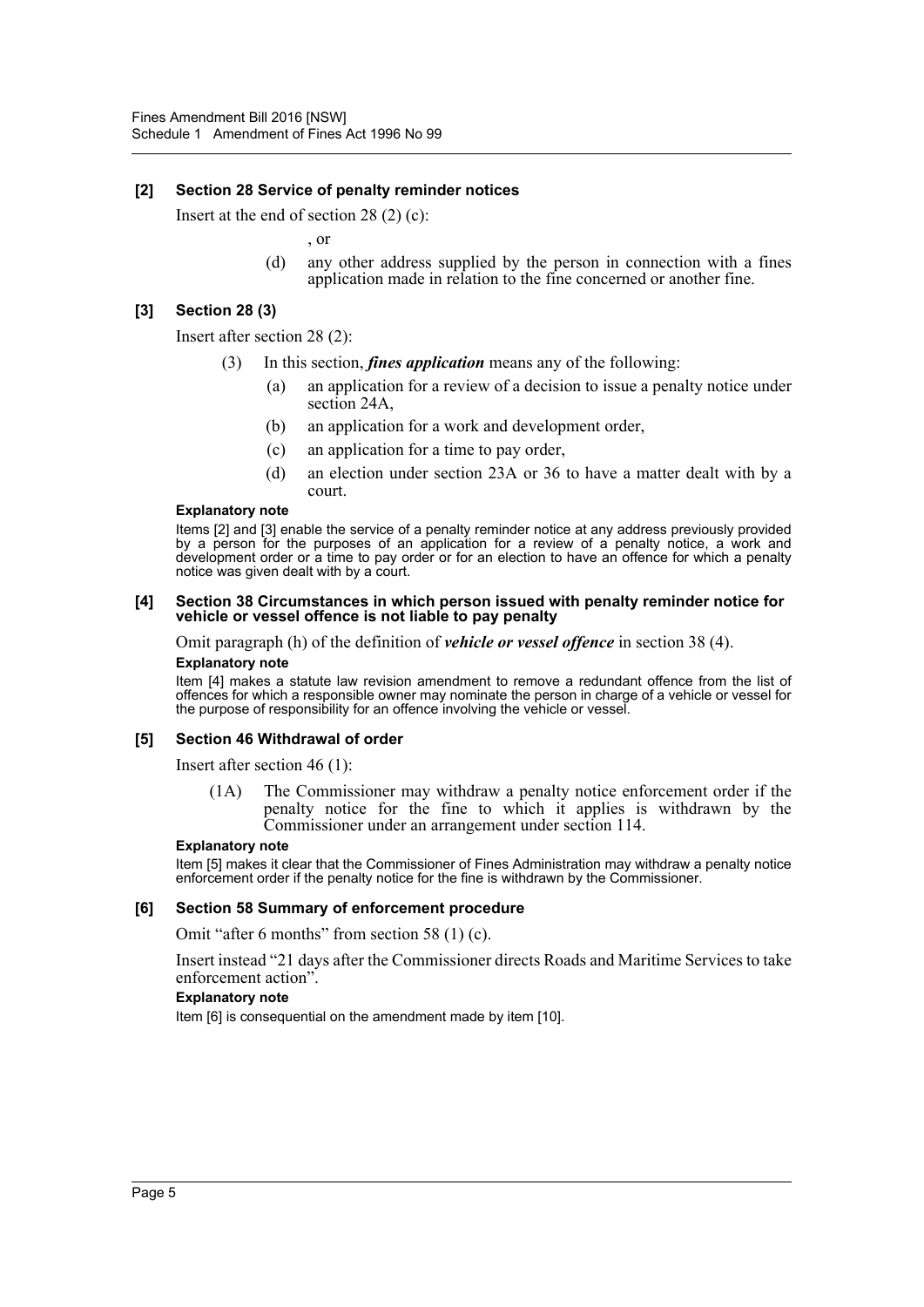## **[7] Section 61 Service of notice**

Omit section 61 (2). Insert instead:

- (2) The address for service of any such notice of a court enforcement order includes:
	- (a) the address for service of the person in connection with the proceedings in which the fine was imposed, or
	- (b) any other address supplied by the person in connection with a fines application made in relation to the fine concerned or another fine.

#### **[8] Section 61 (3) (e)**

Insert at the end of section 61 (3) (d):

, or

(e) any other address supplied by the person in connection with a fines application made in relation to the fine concerned or another fine.

## **[9] Section 61 (4)**

Insert after section 61 (3):

- (4) In this section, *fines application* means any of the following:
	- (a) an application for a review of a decision to issue a penalty notice under section 24A.
	- (b) an application for a work and development order,
	- (c) an application for a time to pay order,
	- (d) an election under section 23A or 36 to have a matter dealt with by a court.

#### **Explanatory note**

Items [7]–[9] enable the service of a fine enforcement order at any address previously provided by a person for the purposes of an application for a review of a penalty notice, a work and development order or a time to pay order or for an election to have an offence for which a penalty notice was given dealt with by a court.

#### **[10] Section 71 When enforcement action taken under this Division**

Omit section 71 (1) (b). Insert instead:

(b) the fine remains unpaid 21 days after the Commissioner directed Roads and Maritime Services to take enforcement action under Division 3.

#### **Explanatory note**

Item [10] enables civil enforcement measures, such as property seizure orders or garnishee orders, to be taken against a fine defaulter 21 days after enforcement action is directed to be taken against the driver licence or vehicle registration of the fine defaulter. Currently, civil enforcement measures cannot be taken until all available enforcement action has been taken under the driver licence or vehicle registration measures.

#### **[11] Section 100 Time to pay**

Insert after section 100 (4B):

- (4C) Without limiting subsection (4A), the Commissioner may, on the Commissioner's initiative, amend an order allowing further time to pay by extending the arrangements under the order to payment of another fine for which a fine enforcement order has been made against the fine defaulter.
- (4D) The Commissioner must give the fine defaulter written notice of the amendment as soon as practicable after amending the order.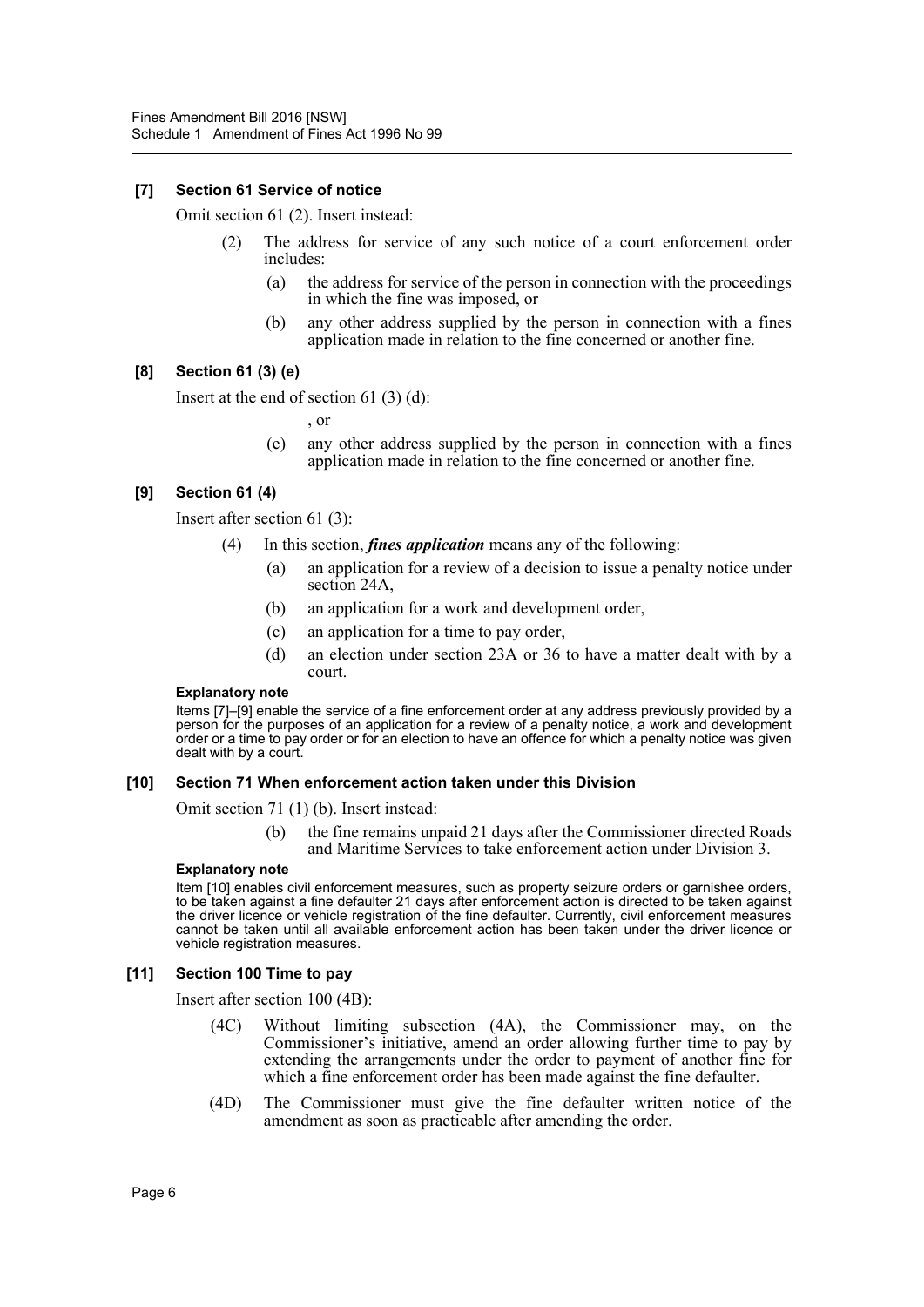- (4E) On being given notice by the fine defaulter that the fine defaulter does not agree to an amendment made under subsection (4C), the Commissioner must amend the order to remove the extension to the other fine.
- (4F) An amendment made under subsection (4E) does not affect the validity of anything done before that amendment in relation to the other fine.

#### **Explanatory note**

Item [11] enables the Commissioner of Fines Administration to determine that additional fines incurred by a fine defaulter are to be covered by an existing order that allows the fine defaulter further time to pay a previous fine. If a fine defaulter is notified of the change and objects, the Commissioner is to remove the extension of the order.

#### **[12] Section 117AB**

Omit the section. Insert instead:

#### **117AB Access to and use of information held by credit reporting bodies**

- (1) A credit reporting body is authorised to disclose to the Commissioner, on written request, relevant information about a fine defaulter for the purposes of the Commissioner taking action against the person to enforce payment of a fine.
- (2) In this section:

*credit reporting body* and *identification information* have the same meanings as in the *Privacy Act 1988* of the Commonwealth.

*relevant information* about a fine defaulter means any of the following information:

- (a) identification information,
- (b) the name of an authorised deposit-taking institution of which the fine defaulter is a customer and details of any account of the fine defaulter with the institution.

**Note.** Identification information under the *Privacy Act 1988* of the Commonwealth consists of the following information:

- (a) full name (including any known aliases), sex and date of birth,
- (b) a maximum of 3 addresses consisting of a current or last known address and 2 immediately previous addresses,
- (c) name of current or last known employer,
- (d) driver licence number.

#### **Explanatory note**

Item [12] authorises a credit reporting body to disclose to the Commissioner of Fines Administration information about the name of an authorised deposit-taking institution of which a fine defaulter is a customer and details of any account of a fine defaulter with the institution. The item also updates references to provisions of Commonwealth legislation.

#### **[13] Section 126A Penalty notices and penalty reminder notices sent to recently reported address and returned to sender**

Omit section 126A (3). Insert instead:

- (3) In this section, *recently reported address*, in relation to a penalty notice or penalty reminder notice sent to a person, means:
	- (a) the latest address supplied by the person to the appropriate officer, under a legal obligation, when the offence was alleged to have been committed or in connection with a fines application relating to the fine to which the notice relates or another fine, or
	- (b) if, after an address was supplied as referred to in paragraph (a), the records of Roads and Maritime Services in relation to a current driver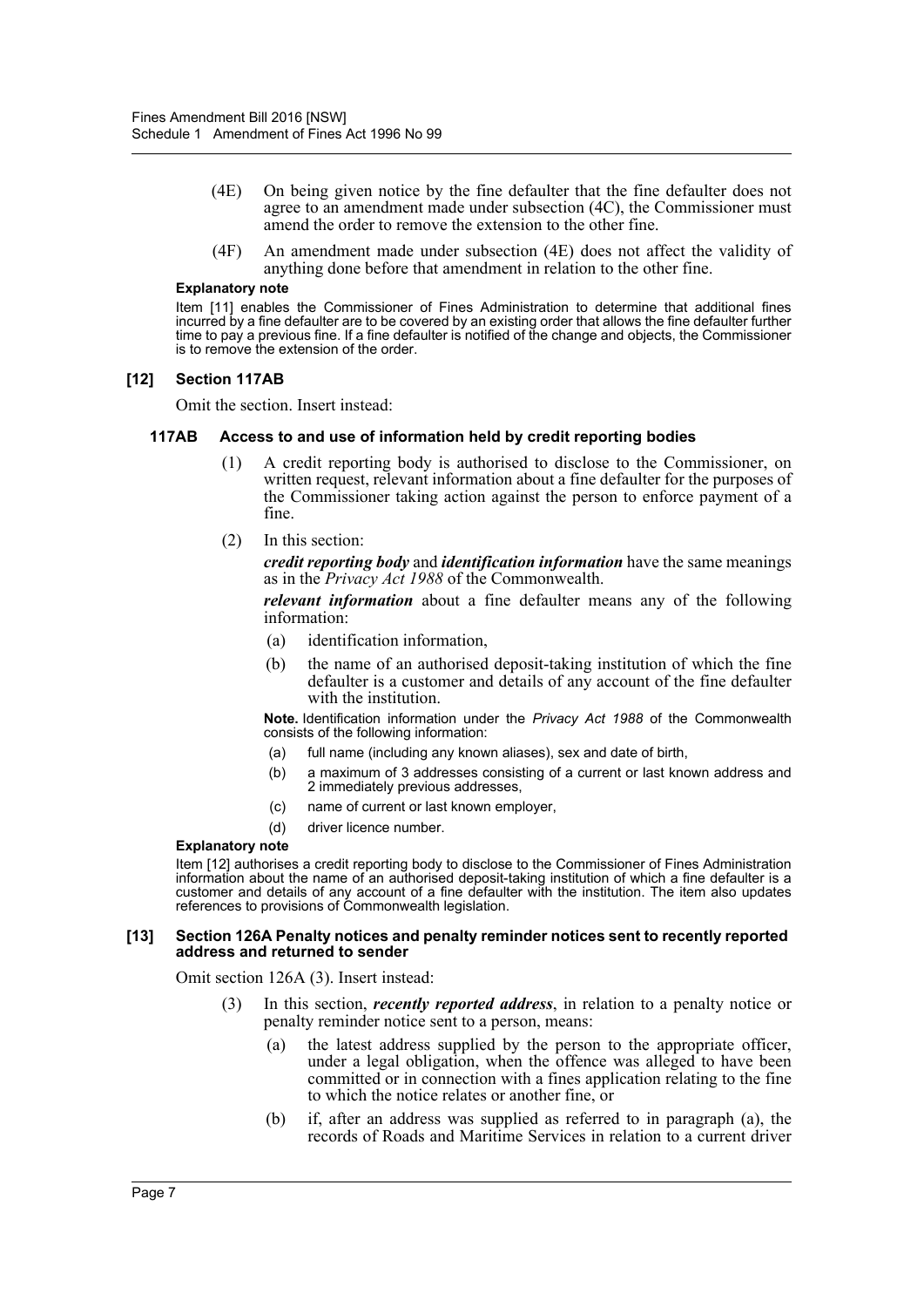licence or vehicle registration were altered to show a different address for the person—that address, or

- (c) in any other case—an address shown in the records of Roads and Maritime Services in relation to a current driver licence or vehicle registration as the address of the person.
- (4) In this section, *fines application* means any of the following:
	- (a) an application for a review of a decision to issue a penalty notice under section 24A,
	- (b) an application for a work and development order,
	- (c) an application for a time to pay order,
	- (d) an election under section 23A or 36 to have a matter dealt with by a court.

#### **Explanatory note**

Item [13] adds any address previously provided by a person for the purposes of an application for a review of a penalty notice, a work and development order or a time to pay order or for an election to have an offence for which a penalty notice was given dealt with by a court to the list of addresses that are taken to be recently reported addresses. If a penalty notice or penalty reminder notice, or both, are returned as being undelivered to the sender and the notice was sent to a recently reported address, a penalty reminder notice (in the case of a penalty notice) or a penalty notice enforcement order (in the case of a penalty reminder notice) may still be issued.

#### **[14] Schedule 3 Savings, transitional and other provisions**

Insert at the end of the Schedule, with appropriate Part and clause numbering:

# **Part Provisions consequent on enactment of State Revenue Legislation Amendment Act 2016**

#### **Definition**

In this Part:

*amending Act* means the *Fines Amendment Act 2016*.

#### **Enforcement action relating to driver nominations**

Sections 23AA and 23AB, as inserted by the amending Act, extend to nomination notices and penalty notices issued before the commencement of those sections.

#### **Enforcement action against fine defaulter**

Section 71, as amended by the amending Act, extends to fines imposed before the amendment of the section.

#### **Explanatory note**

Item [14] extends the new provisions relating to driver nominations and the amendments relating to action against fine defaulters before completion of driver licence or vehicle registration action to matters that occurred before the commencement of the provisions and amendments.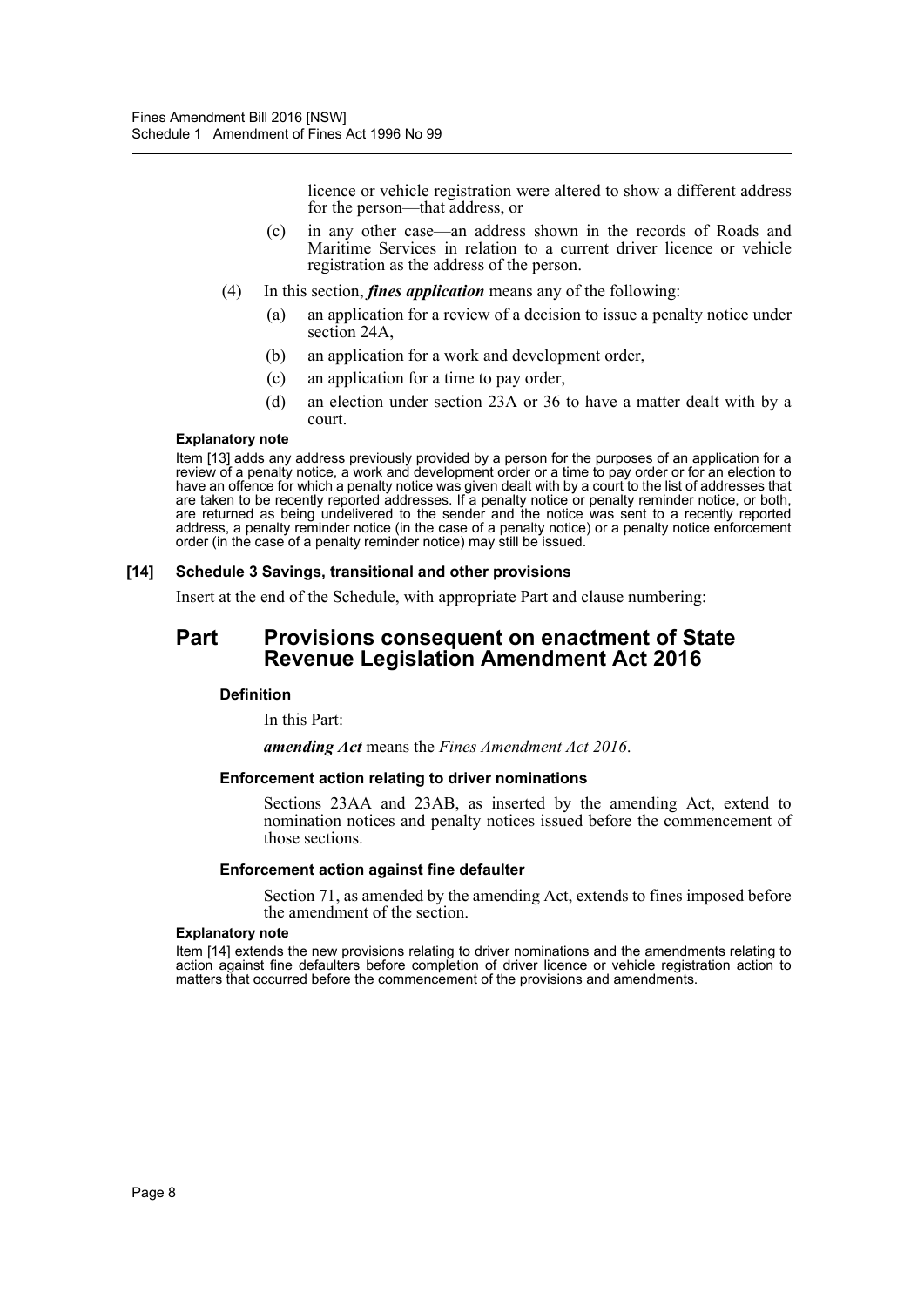# <span id="page-9-0"></span>**Schedule 2 Amendment of other Acts and regulation**

# **2.1 Centennial Park and Moore Park Trust Act 1983 No 145**

## **[1] Section 23 Liability of vehicle owner for certain offences**

Omit section 23 (3) (a) (i). Insert instead:

(i) within 21 days after service on the person of a notice under that section in respect of the offence, gives a prescribed officer referred to in the notice an approved nomination notice containing the name and address of the person who was in charge of the vehicle at all relevant times relating to the offence, or

## **[2] Section 23 (3) (b) (i)**

Omit the subparagraph. Insert instead:

(i) within 21 days after service on the person of a court attendance notice in respect of the offence, gives the informant an approved nomination notice containing the name and address of the person who was in charge of the vehicle at all relevant times relating to the offence, or

## **[3] Section 23 (3A) and (3B)**

Insert after section 23 (3):

- (3A) Despite any other provision of this Act, an approved nomination notice may be provided by a person served with a notice under section 24 within 90 days of the notice being served on the person if the approved nomination notice is provided in the circumstances specified in section 23AA or 23AB of the *Fines Act 1996*.
- (3B) If the owner of a vehicle gives an approved nomination notice to a prescribed officer or an informant for the purposes of this section, a prescribed officer or informant may, by written notice served on the owner, require the owner to supply a statutory declaration for use in court proceedings that verifies the nomination contained in the approved nomination notice.

#### **[4] Section 23 (4)**

Omit "subsection (3)". Insert instead "subsection (3B)".

#### **[5] Section 23 (5)**

Omit the subsection. Insert instead:

(5) An approved nomination notice or a statutory declaration which relates to more than one offence is taken not to be an approved nomination notice or a statutory declaration under, or for the purposes of, subsection (3) or (3B).

#### **[6] Section 23 (6)**

Insert in alphabetical order:

*approved nomination notice* has the same meaning as in section 38 of the *Fines Act 1996*.

#### **Explanatory note**

**Schedule 2.1** amends the provision that makes the owner of a vehicle liable for an offence under the regulations that relates to a vehicle unless the owner nominates the person who was in charge of the vehicle at the time of the offence.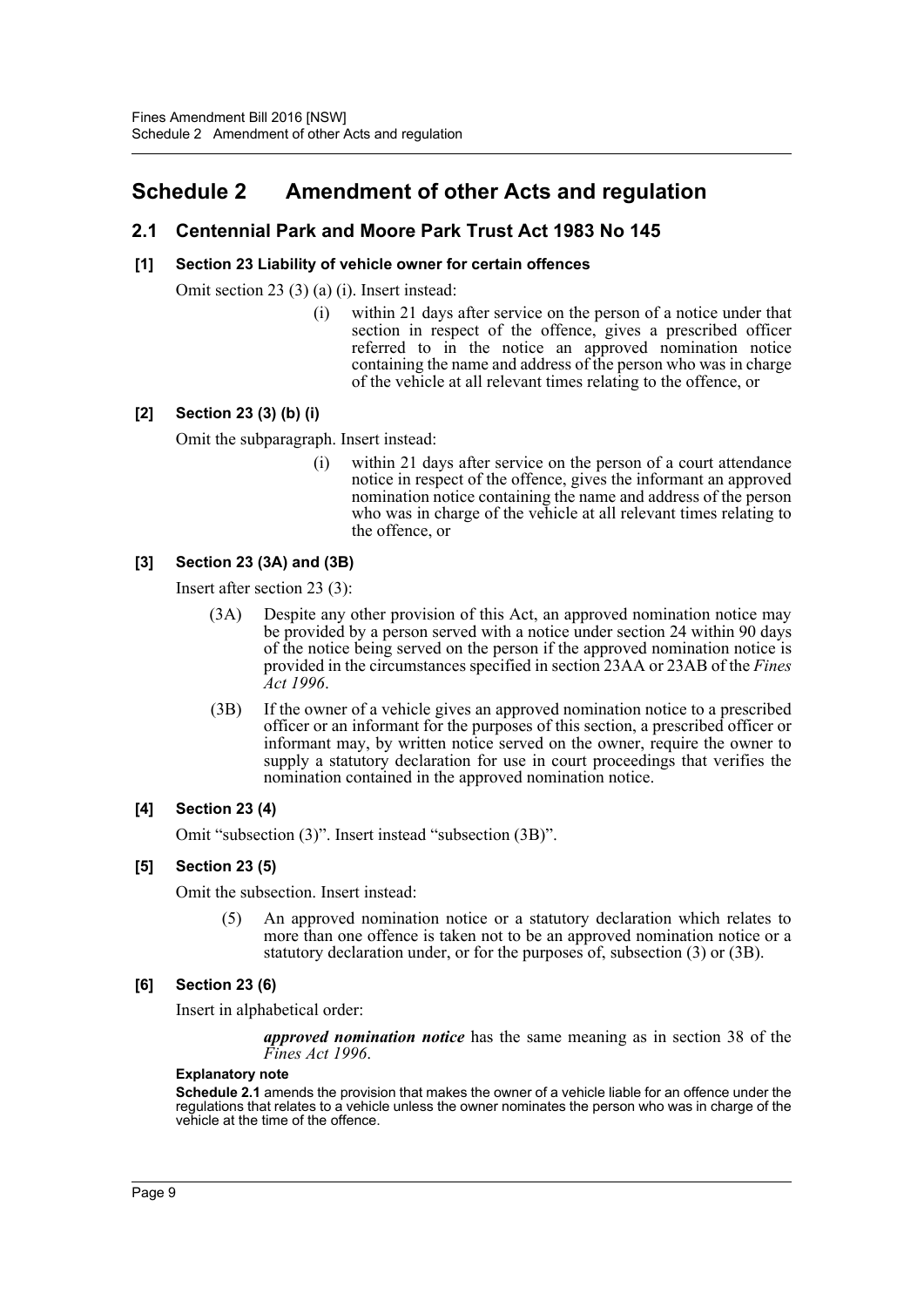Items [1] and [2] replace the requirement to supply a statutory declaration containing the name and address of the person in charge of the vehicle with a requirement to supply an approved nomination notice. An approved nomination notice is a notice in a form approved by the Commissioner of Fines Administration.

Item [3] extends the time for supplying an approved nomination notice from 21 days to 90 days if the notice is supplied after any fine specified by a penalty notice for the offence is paid. Proposed sections 23AA and 23AB of the *Fines Act 1996* provide for the effect of any such later nomination. The item also enables the owner to be required to provide a statutory declaration that verifies the nomination in the approved nomination notice for use in court proceedings.

Items [4] and [5] make consequential amendments.

Item [6] inserts a definition of *approved nomination notice*.

# **2.2 Crown Lands Act 1989 No 6**

#### **[1] Section 161 Liability of vehicle owner for certain offences**

Omit section 161 (3) (a) (i). Insert instead:

(i) within 21 days after service on the owner of a notice under that section in respect of the offence, gives an authorised person referred to in the notice an approved nomination notice containing the name and address of the person who was in charge of the vehicle at all relevant times relating to the offence, or

#### **[2] Section 161 (3) (b) (i)**

Omit the subparagraph. Insert instead:

(i) within 21 days after service on the owner of a court attendance notice in respect of the offence, gives the informant an approved nomination notice containing the name and address of the person who was in charge of the vehicle at all relevant times relating to the offence, or

#### **[3] Section 161 (3A) and (3B)**

Insert after section 161 (3):

- (3A) Despite any other provision of this Act, an approved nomination notice may be provided by a person served with a notice under section 162 within 90 days of the notice being served on the person if the approved nomination notice is provided in the circumstances specified in section 23AA or 23AB of the *Fines Act 1996*.
- (3B) If the owner of a vehicle gives an approved nomination notice to an authorised person or informant for the purposes of this section, an authorised person or informant may, by written notice served on the owner, require the owner to supply a statutory declaration for use in court proceedings that verifies the nomination contained in the approved nomination notice.

#### **[4] Section 161 (4)**

Omit "subsection (3)". Insert instead "subsection (3B)".

#### **[5] Section 161 (5)**

Omit the subsection. Insert instead:

(5) An approved nomination notice or a statutory declaration which relates to more than one offence is not an approved nomination notice or a statutory declaration for the purposes of subsection (3) or (3B).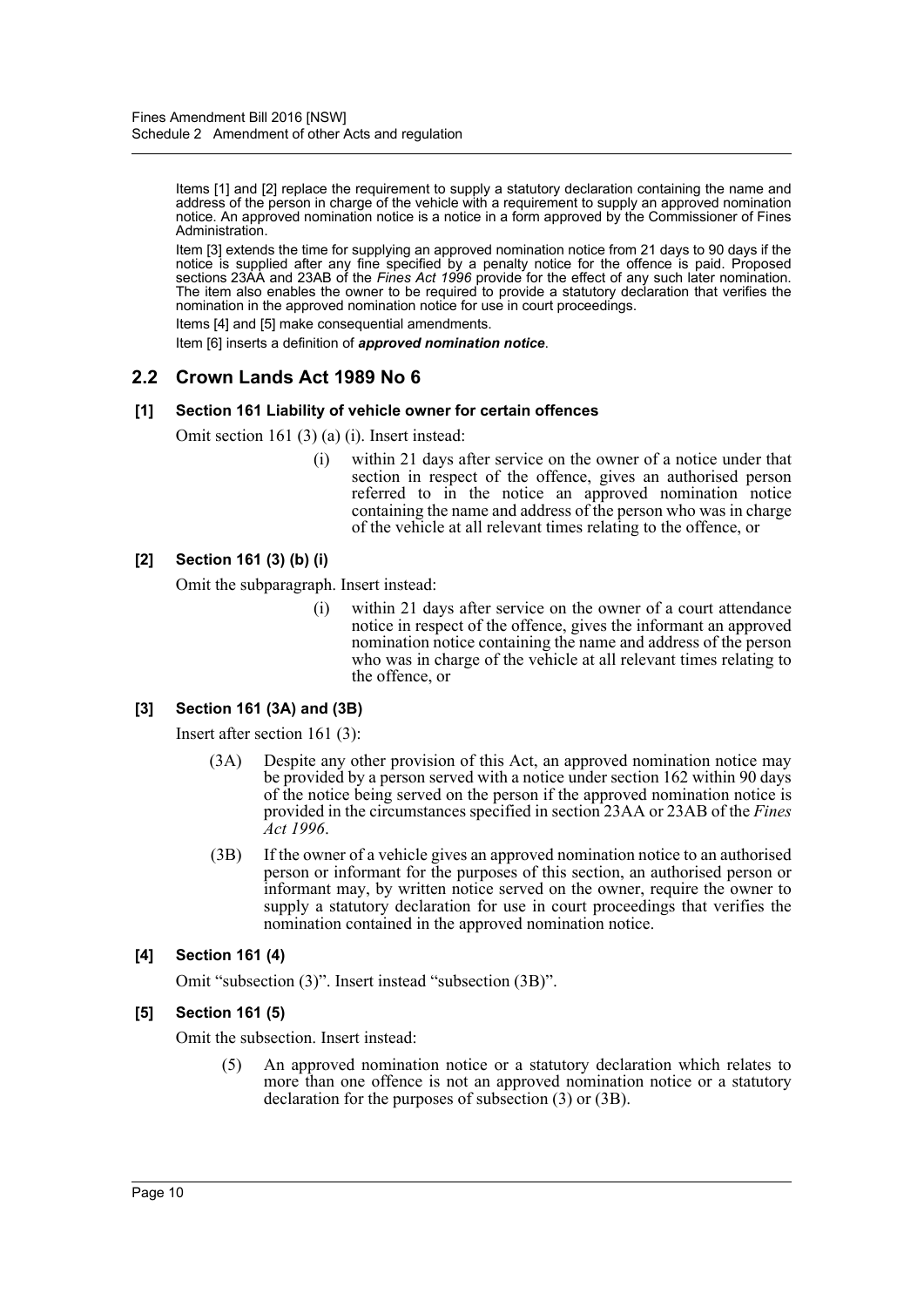# **[6] Section 161 (6)**

Insert in alphabetical order:

*approved nomination notice* has the same meaning as in section 38 of the *Fines Act 1996*.

#### **Explanatory note**

**Schedule 2.2** amends the provision that makes the owner of a vehicle liable for an offence that relates to a vehicle on vacant public land unless the owner nominates the person who was in charge of the vehicle at the time of the offence.

Items [1] and [2] replace the requirement to supply a statutory declaration containing the name and address of the person in charge of the vehicle with a requirement to supply an approved nomination notice. An approved nomination notice is a notice in a form approved by the Commissioner of Fines Administration.

Item [3] extends the time for supplying an approved nomination notice from 21 days to 90 days if the notice is supplied after any fine specified by a penalty notice for the offence is paid. Proposed sections 23AA and 23AB of the *Fines Act 1996* provide for the effect of any such later nomination. The item also enables the owner to be required to provide a statutory declaration that verifies the nomination in the approved nomination notice for use in court proceedings.

Items [4] and [5] make consequential amendments.

Item [6] inserts a definition of *approved nomination notice*.

# **2.3 Forestry Act 2012 No 96**

#### **[1] Section 87 Liability of vehicle owner for parking offences**

Omit section 87 (3) (a) (i). Insert instead:

(i) within 21 days after service on the person of a notice under that section in respect of the offence, gives an authorised person referred to in the notice an approved nomination notice containing the name and address of the person who was in charge of the vehicle at all relevant times relating to the offence, or

# **[2] Section 87 (3) (b) (i)**

Omit the subparagraph. Insert instead:

(i) within 21 days after service on the person of a court attendance notice in respect of the offence, gives the informant an approved nomination notice containing the name and address of the person who was in charge of the vehicle at all relevant times relating to the offence, or

#### **[3] Section 87 (3A) and (3B)**

Insert after section 87 (3):

- (3A) Despite any other provision of this Act, an approved nomination notice may be provided by a person served with a notice under section 85 within 90 days of the notice being served on the person if the approved nomination notice is provided in the circumstances specified in section 23AA or 23AB of the *Fines Act 1996*.
- (3B) If the owner of a vehicle supplies an approved nomination notice to an authorised person or an informant for the purposes of this section, an authorised person or informant may, by written notice served on the owner, require the owner to supply a statutory declaration for use in court proceedings that verifies the nomination contained in the approved nomination notice.

# **[4] Section 87 (4)**

Omit "subsection (3)". Insert instead "subsection (3B)".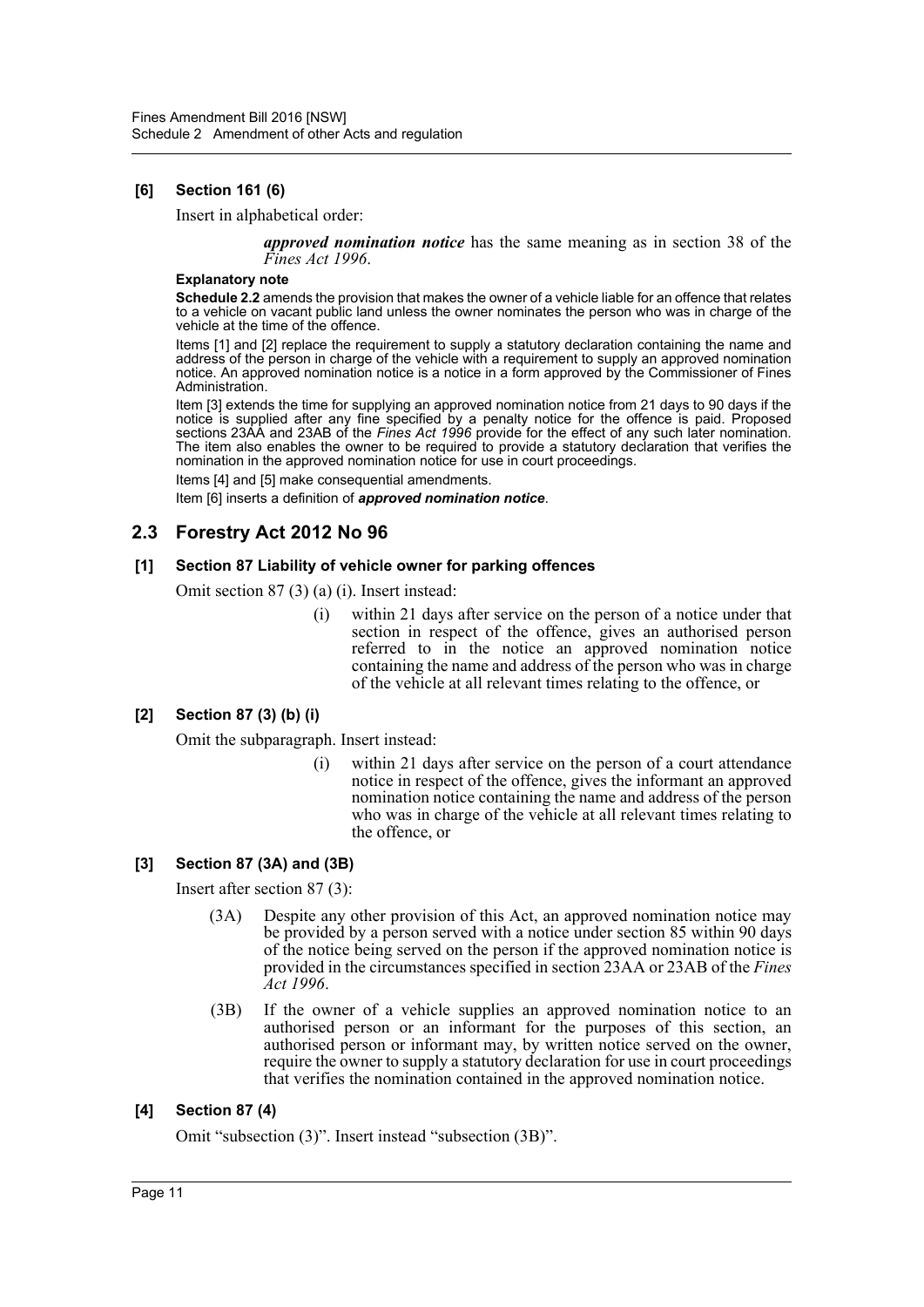# **[5] Section 87 (5)**

Omit the subsection. Insert instead:

(5) An approved nomination notice or a statutory declaration that relates to more than one parking offence is not an approved nomination notice or a statutory declaration for the purposes of subsection (3) or (3B).

## **[6] Section 87 (6)**

Insert in alphabetical order:

*approved nomination notice* has the same meaning as in section 38 of the *Fines Act 1996*.

#### **Explanatory note**

**Schedule 2.3** amends the provision that makes the owner of a vehicle liable for a parking offence unless the owner nominates the person who was in charge of the vehicle at the time of the offence.

Items [1] and [2] replace the requirement to supply a statutory declaration containing the name and address of the person in charge of the vehicle with a requirement to supply an approved nomination notice. An approved nomination notice is a notice in a form approved by the Commissioner of Fines Administration.

Item [3] extends the time for supplying an approved nomination notice from 21 days to 90 days if the notice is supplied after any fine specified by a penalty notice for the offence is paid. Proposed sections 23AA and 23AB of the *Fines Act 1996* provide for the effect of any such later nomination. The item also enables the owner to be required to provide a statutory declaration that verifies the nomination in the approved nomination notice for use in court proceedings.

Items [4] and [5] make consequential amendments.

Item [6] inserts a definition of *approved nomination notice*.

# **2.4 Impounding Act 1993 No 31**

#### **[1] Section 32A Owner liable for offences concerning motor vehicles**

Omit section 32A (3) (a). Insert instead:

(a) within 21 days after service on the owner of the penalty notice for the offence, the owner gives a person specified in the notice an approved nomination notice containing the name and address of the person who was at all relevant times in charge of the vehicle, or

#### **[2] Section 32A (4) (a)**

Omit section 32A (4) (a). Insert instead:

(a) within 21 days after the service on the owner of a court attendance notice for the offence, the owner gives the informant an approved nomination notice containing the name and address of the person who was at all relevant times in charge of the vehicle, or

# **[3] Section 32A (4A) and (4B)**

Insert after section 32A (4):

- (4A) Despite any other provision of this Act, an approved nomination notice may be provided by an owner of a vehicle served with a penalty notice within 90 days of the notice being served on the owner if the approved nomination notice is provided in the circumstances specified in section 23AA or 23AB of the *Fines Act 1996*.
- (4B) If the owner of a vehicle gives an approved nomination notice to a person or an informant for the purposes of this section, the person or informant may, by written notice served on the owner, require the owner to supply a statutory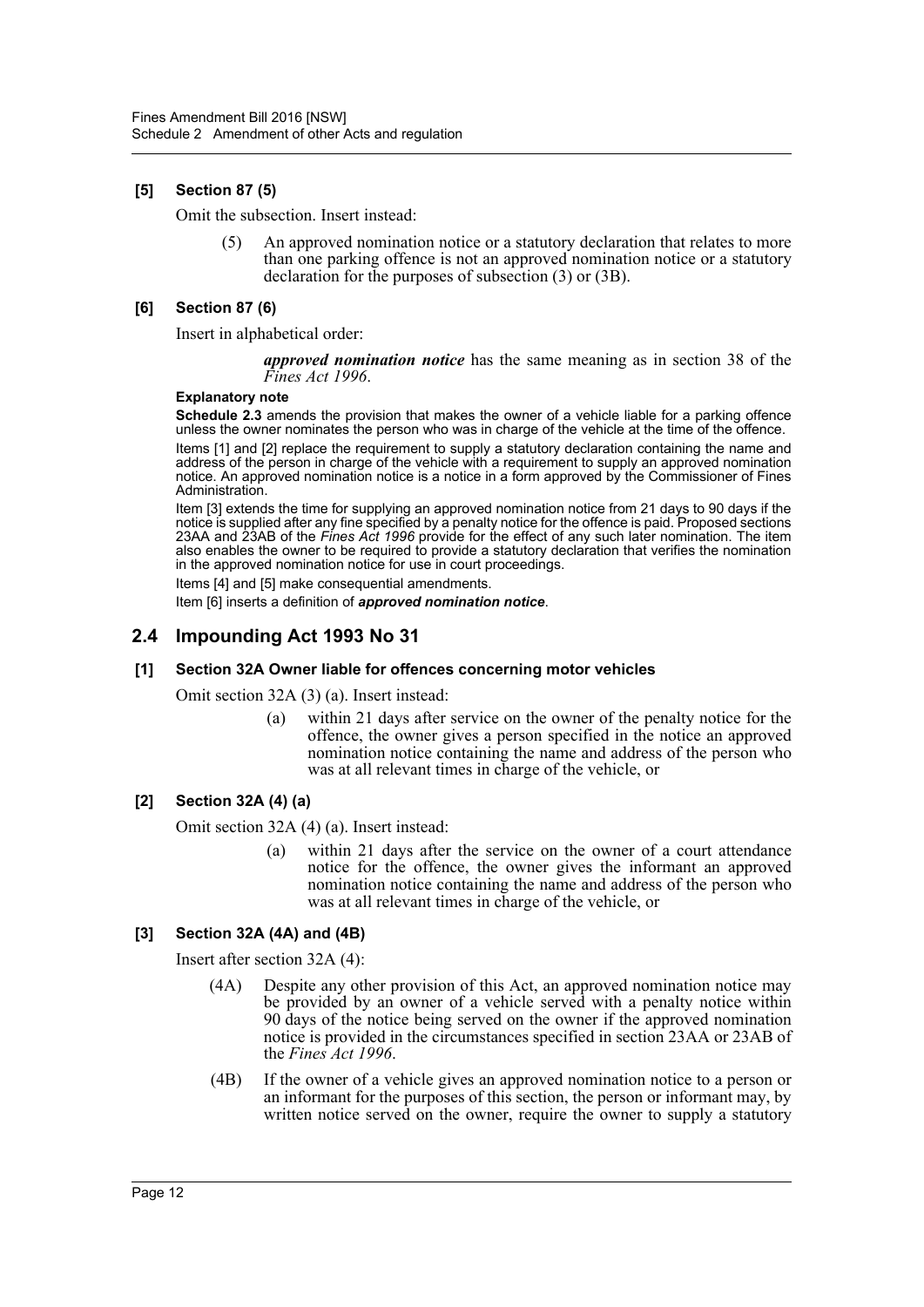declaration for use in court proceedings that verifies the nomination contained in the approved nomination notice.

# **[4] Section 32A (6)**

Omit "A". Insert instead "An approved nomination notice or a".

#### **[5] Section 32A (6)**

Insert "an approved nomination notice or" before "a statutory".

#### **[6] Section 32A (8)**

Insert after section 32A (7):

(8) In this section:

*approved nomination notice* has the same meaning as in section 38 of the *Fines Act 1996*.

#### **Explanatory note**

**Schedule 2.4** amends the provision that makes the owner of a vehicle liable for an offence relating to the abandonment of a vehicle in a public place unless the owner nominates the person who was in charge of the vehicle at the time of the offence.

Items [1] and [2] replace the requirement to supply a statutory declaration containing the name and address of the person in charge of the vehicle with a requirement to supply an approved nomination notice. An approved nomination notice is a notice in a form approved by the Commissioner of Fines Administration.

Item [3] extends the time for supplying an approved nomination notice from 21 days to 90 days if the notice is supplied after any fine specified by a penalty notice for the offence is paid. Proposed sections 23AA and 23AB of the *Fines Act 1996* provide for the effect of any such later nomination. The item also enables the owner to be required to provide a statutory declaration that verifies the nomination in the approved nomination notice for use in court proceedings.

Items [4] and [5] make consequential amendments.

Item [6] inserts a definition of *approved nomination notice*.

# **2.5 Local Government Act 1993 No 30**

#### **[1] Section 651 Liability of vehicle owner for certain offences**

Omit section 651 (4) (a). Insert instead:

(a) within 21 days after service on the owner of the penalty notice in respect of the offence, the owner gives the prescribed officer a relevant nomination document containing the name and address of the person who was at all relevant times in charge of the vehicle, or

#### **[2] Section 651 (5) (a)**

Omit section 651 (5) (a). Insert instead:

(a) within 21 days after service on the owner of a court attendance notice in respect of the offence, the owner gives the informant a relevant nomination document containing the name and address of the person who was at all relevant times in charge of the vehicle, or

#### **[3] Section 651 (5A) and (5B)**

Insert after section 651 (5):

(5A) Despite any other provision of this Act, a relevant nomination document may be provided by an owner of a vehicle served with a penalty notice within 90 days of the notice being served on the owner if the relevant nomination document is provided in the circumstances specified in section 23AA or 23AB of the *Fines Act 1996*.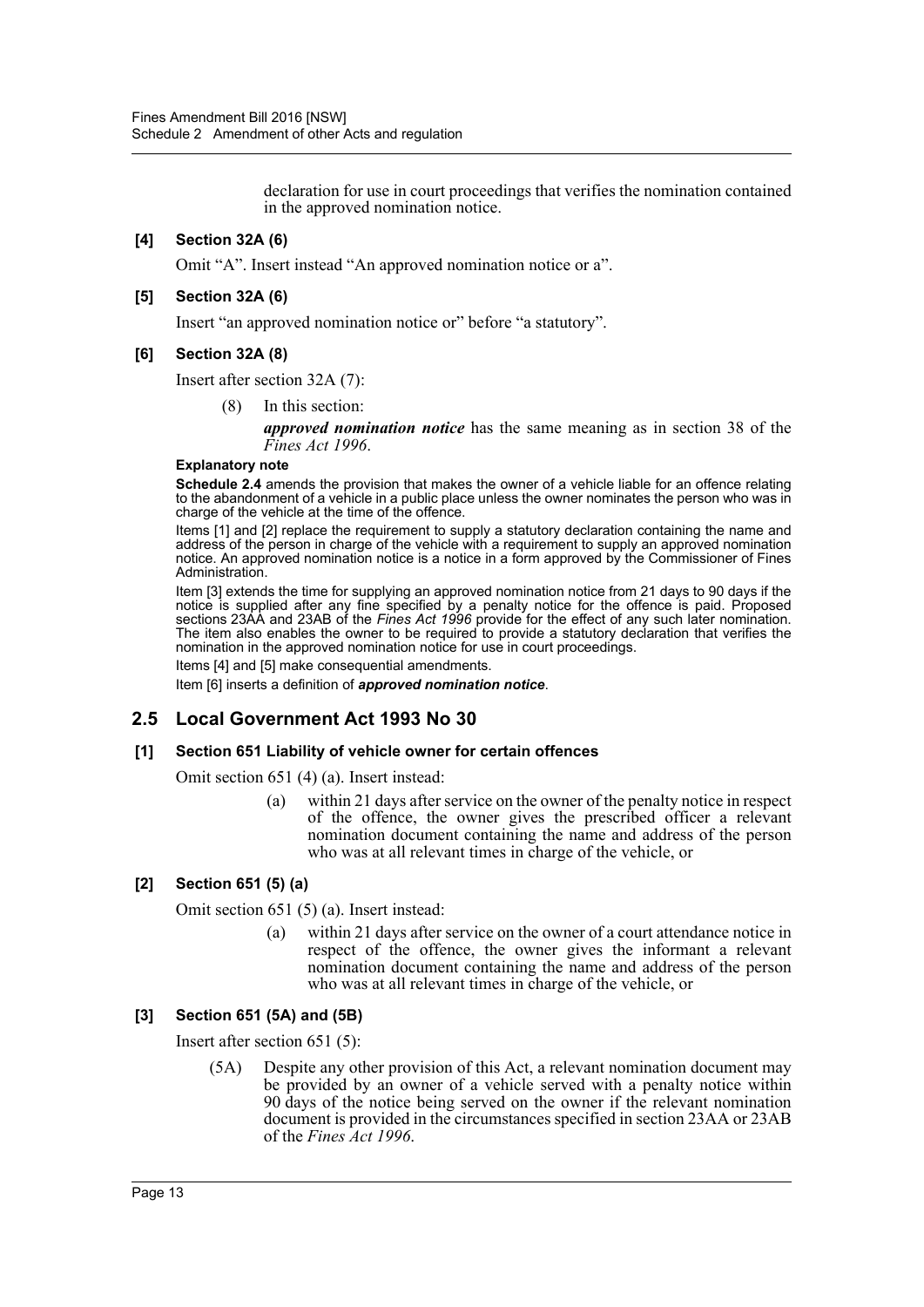(5B) If the owner of a vehicle gives a relevant nomination document to a prescribed officer or an informant for the purposes of this section, a prescribed officer or an informant may, by written notice served on the owner, require the owner to supply a statutory declaration for use in court proceedings that verifies the nomination contained in the relevant nomination document.

# **[4] Section 651 (7)**

Insert "relevant nomination document or" before "statutory declaration" wherever occurring.

#### **[5] Section 651 (9) (d)**

Insert at the end of section 651  $(9)$  (c):

, and

(d) a reference to a relevant nomination document is a reference to a relevant nomination document within the meaning of Part 7.3 of the *Road Transport Act 2013*.

#### **Explanatory note**

**Schedule 2.5** amends the provision that makes the owner of a vehicle liable for a parking offence unless the owner nominates the person who was in charge of the vehicle at the time of the offence.

Items [1] and [2] replace the requirement to supply a statutory declaration containing the name and address of the person in charge of the vehicle with a requirement to supply a relevant nomination document. A relevant nomination document is a notice in a form approved by Roads and Maritime Services.

Item [3] extends the time for supplying a relevant nomination document from 21 days to 90 days if the document is supplied after any fine specified by a penalty notice for the offence is paid. Proposed sections 23AA and 23AB of the *Fines Act 1996* provide for the effect of any such later nomination. The item also enables the owner to be required to provide a statutory declaration that verifies the nomination in the relevant nomination document for use in court proceedings.

Item [4] makes a consequential amendment.

Item [5] defines references to *relevant nomination documents*.

# **2.6 National Parks and Wildlife Act 1974 No 80**

#### **[1] Section 159 Liability of vehicle owner for parking offences**

Omit "section 160" wherever occurring. Insert instead "section 192".

#### **[2] Section 159 (4) (a) (i)**

Omit the subparagraph. Insert instead:

(i) within 21 days after service on the owner of a notice under that section in respect of the offence, gives a prescribed person referred to in that section an approved nomination notice containing the name and address of the person who was in charge of the vehicle at all relevant times relating to the parking offence concerned, or

#### **[3] Section 159 (4) (b) (i)**

Omit the subparagraph. Insert instead:

(i) within 21 days after service on the owner of a court attendance notice for the offence, gives the informant an approved nomination notice containing the name and address of the person who was in charge of the vehicle at all relevant times relating to the offence, or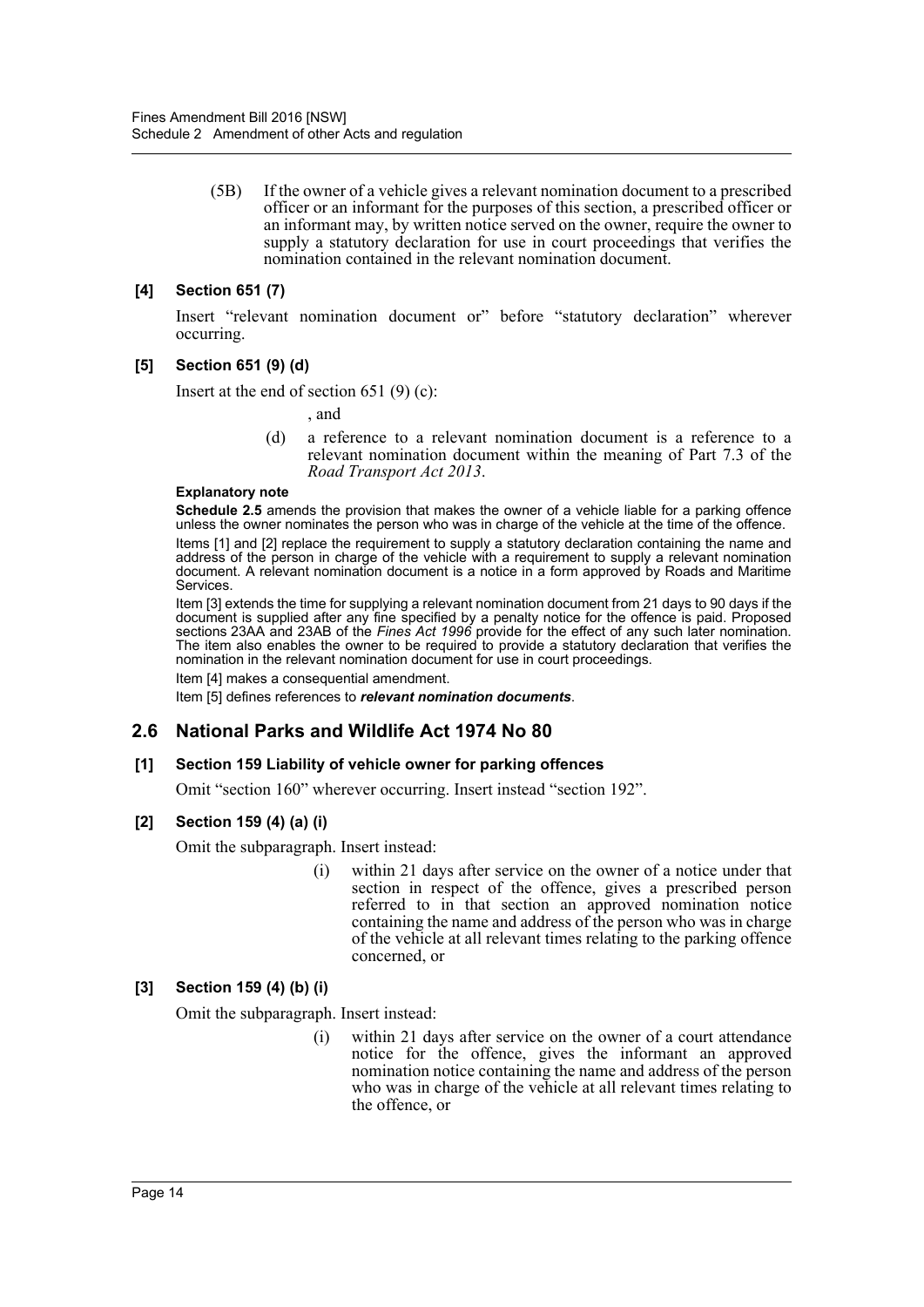# **[4] Section 159 (4A) and (4B)**

Insert after section 159 (4):

- (4A) Despite any other provision of this Act, an approved nomination notice may be provided by a person served with a notice under section 192 within 90 days of the notice being served on the person if the approved nomination notice is provided in the circumstances specified in section 23AA or 23AB of the *Fines Act 1996*.
- (4B) If the owner of a vehicle supplies an approved nomination notice to a prescribed person or an informant for the purposes of this section, a prescribed person or informant may, by written notice served on the owner, require the owner to supply a statutory declaration for use in court proceedings that verifies the nomination contained in the approved nomination document.

#### **[5] Section 159 (5)**

Omit the subsection. Insert instead:

(5) An approved nomination notice or a statutory declaration that relates to more than one parking offence is taken not to be an approved nomination notice or a statutory declaration supplying a name and address for the purposes of subsection (4) or (4B).

#### **[6] Section 159 (6)**

Omit "subsection (4)". Insert instead "subsection (4B)".

## **[7] Section 159 (8)**

Insert after section 159 (7):

(8) In this section:

*approved nomination notice* has the same meaning as in section 38 of the *Fines Act 1996*.

#### **Explanatory note**

**Schedule 2.6** amends the provision that makes the owner of a vehicle liable for a parking offence unless the owner nominates the person who was in charge of the vehicle at the time of the offence.

Items [2] and [3] replace the requirement to supply a statutory declaration containing the name and address of the person in charge of the vehicle with a requirement to supply an approved nomination notice. An approved nomination notice is a notice in a form approved by the Commissioner of Fines Administration.

Item [4] extends the time for supplying an approved nomination notice from 21 days to 90 days if the notice is supplied after any fine specified by a penalty notice for the offence is paid. Proposed sections 23AA and 23AB of the *Fines Act 1996* provide for the effect of any such later nomination. The item also enables the owner to be required to provide a statutory declaration that verifies the nomination in the approved nomination notice for use in court proceedings.

Items [5] and [6] make consequential amendments.

Item [7] inserts a definition of *approved nomination notice*.

Item [1] updates references.

# **2.7 Parramatta Park Trust Act 2001 No 17**

#### **[1] Section 29 Liability of vehicle owner for parking offences**

Omit section 29 (3) (a) (i). Insert instead:

(i) within 21 days after service on the person of a notice under that section in respect of the offence, gives an authorised officer described in the notice an approved nomination notice containing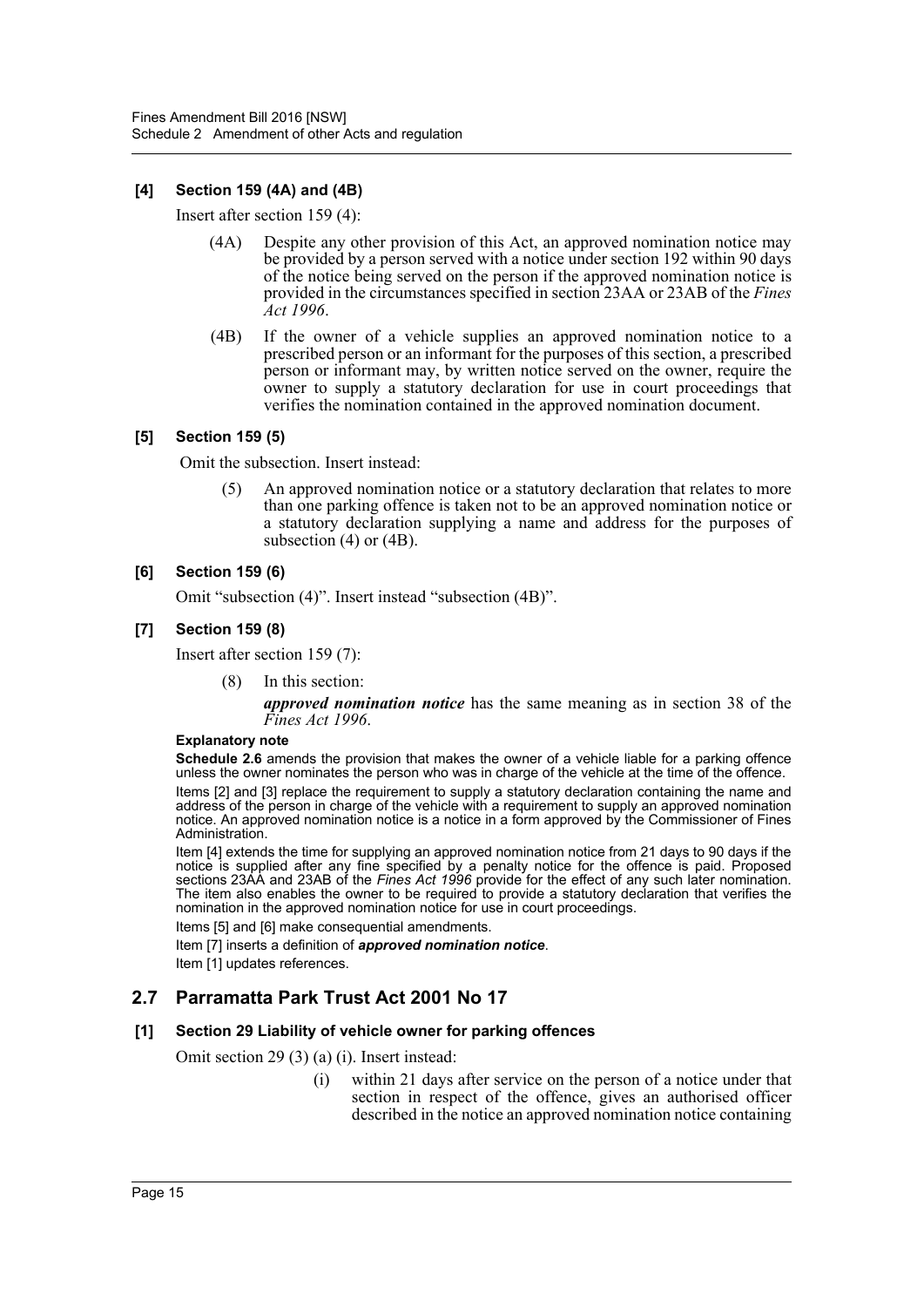the name and address of the person who was in charge of the vehicle at all relevant times relating to the offence, or

# **[2] Section 29 (3) (b) (i)**

Omit the subparagraph. Insert instead:

(i) within 21 days after service on the person of a court attendance notice in respect of the offence, gives the informant an approved nomination notice containing the name and address of the person who was in charge of the vehicle at all relevant times relating to the offence, or

## **[3] Section 29 (3A) and (3B)**

Insert after section 29 (3):

- (3A) Despite any other provision of this Act, an approved nomination notice may be provided by a person served with a notice under section 30 within 90 days of the notice being served on the person if the approved nomination notice is provided in the circumstances specified in section 23AA or 23AB of the *Fines Act 1996*.
- (3B) If the owner of a vehicle supplies an approved nomination notice to an authorised officer or an informant for the purposes of this section, an authorised officer or informant may, by written notice served on the owner, require the owner to supply a statutory declaration for use in court proceedings that verifies the nomination contained in the approved nomination notice.

## **[4] Section 29 (4)**

Omit "subsection (3)". Insert instead "subsection (3B)".

#### **[5] Section 29 (5)**

Omit the subsection. Insert instead:

(5) An approved nomination notice or a statutory declaration that relates to more than one offence is taken not to be an approved nomination notice or a statutory declaration under, or for the purposes of subsection (3) or (3B).

#### **[6] Section 29 (6)**

Insert in alphabetical order:

*approved nomination notice* has the same meaning as in section 38 of the *Fines Act 1996*.

#### **Explanatory note**

**Schedule 2.7** amends the provision that makes the owner of a vehicle liable for a parking offence unless the person nominates the person who was in charge of the vehicle at the time of the offence.

Items [1] and [2] replace the requirement to supply a statutory declaration containing the name and address of the person in charge of the vehicle with a requirement to supply an approved nomination notice. An approved nomination notice is a notice in a form approved by the Commissioner of Fines Administration.

Item [3] extends the time for supplying an approved nomination notice from 21 days to 90 days if the notice is supplied after any fine specified by a penalty notice for the offence is paid. Proposed sections 23AA and 23AB of the *Fines Act 1996* provide for the effect of any such later nomination. The item also enables the owner to be required to provide a statutory declaration that verifies the nomination in the approved nomination notice for use in court proceedings.

Items [4] and [5] make consequential amendments.

Item [6] inserts a definition of *approved nomination notice*.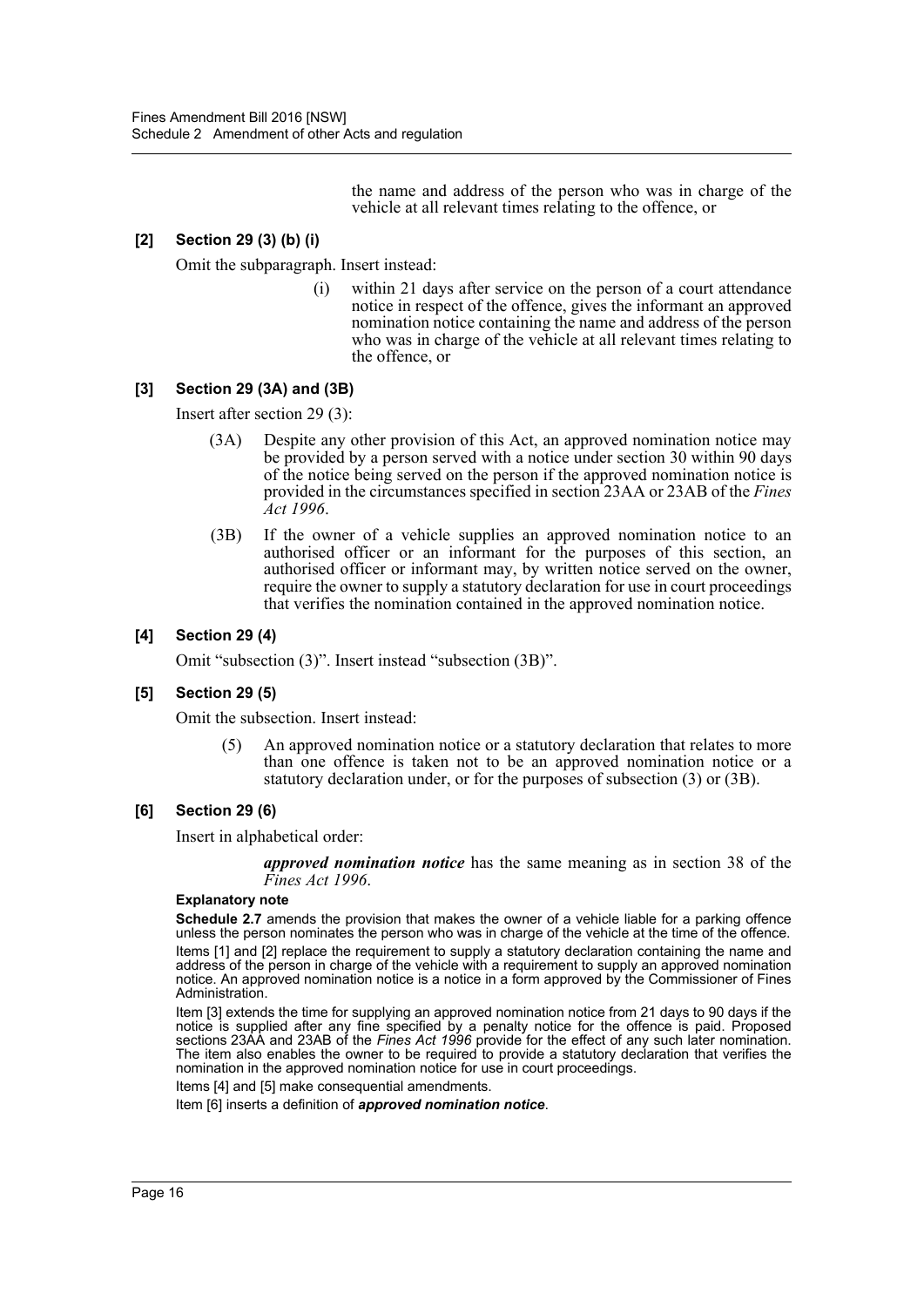# **2.8 Protection of the Environment Operations Act 1997 No 156**

## **[1] Section 146 Owners and drivers of motor vehicles and trailers involved in littering**

Omit "verified by statutory declaration" from section 146 (7).

Insert instead "in the form of an approved nomination notice".

## **[2] Section 146 (7) (a) and (b)**

Omit "28 days" wherever occurring. Insert instead "21 days".

#### **[3] Section 146 (7A) and (7B)**

Insert after section 146 (7):

- (7A) Despite any other provision of this Act, an approved nomination notice may be provided by a person served with a penalty notice within 90 days of the notice being served on the person if the approved nomination notice is provided in the circumstances specified in section 23AA or 23AB of the *Fines Act 1996*.
- (7B) If the owner or driver of a vehicle supplies an approved nomination notice to an officer or a prosecutor for the purposes of this section, an officer or prosecutor may, by written notice served on the owner or driver, require the owner to supply a statutory declaration for use in court proceedings that verifies the nomination contained in the approved nomination notice.

#### **[4] Section 146 (9)**

Insert after section 146 (8):

(9) **Definition**

In this section:

*approved nomination notice* has the same meaning as in section 38 of the *Fines Act 1996*.

#### **Explanatory note**

**Schedule 2.8** amends the provision that makes the owner of a vehicle liable for an offence relating to the depositing of litter from a vehicle or trailer unless the person nominates the person who was the driver at the time of the offence. The driver may instead nominate a passenger who deposited the **litter** 

Item [1] replaces the requirement to supply a statutory declaration containing the name and address of the person in charge of the vehicle, or who was a passenger in a vehicle who deposited the litter, with a requirement to supply an approved nomination notice. An approved nomination notice is a notice in a form approved by the Commissioner of Fines Administration.

Item [2] reduces the general period for supplying an approved nomination notice from 28 days to 21 days.

Item [3] extends the time for supplying an approved nomination notice from 21 days to 90 days if the notice is supplied after any fine specified by a penalty notice for the offence is paid. Proposed sections 23AA and 23AB of the *Fines Act 1996* provide for the effect of any such later nomination. The item also enables the owner or driver to be required to provide a statutory declaration that verifies the nomination in the approved nomination notice for use in court proceedings.

Item [4] inserts a definition of *approved nomination notice*.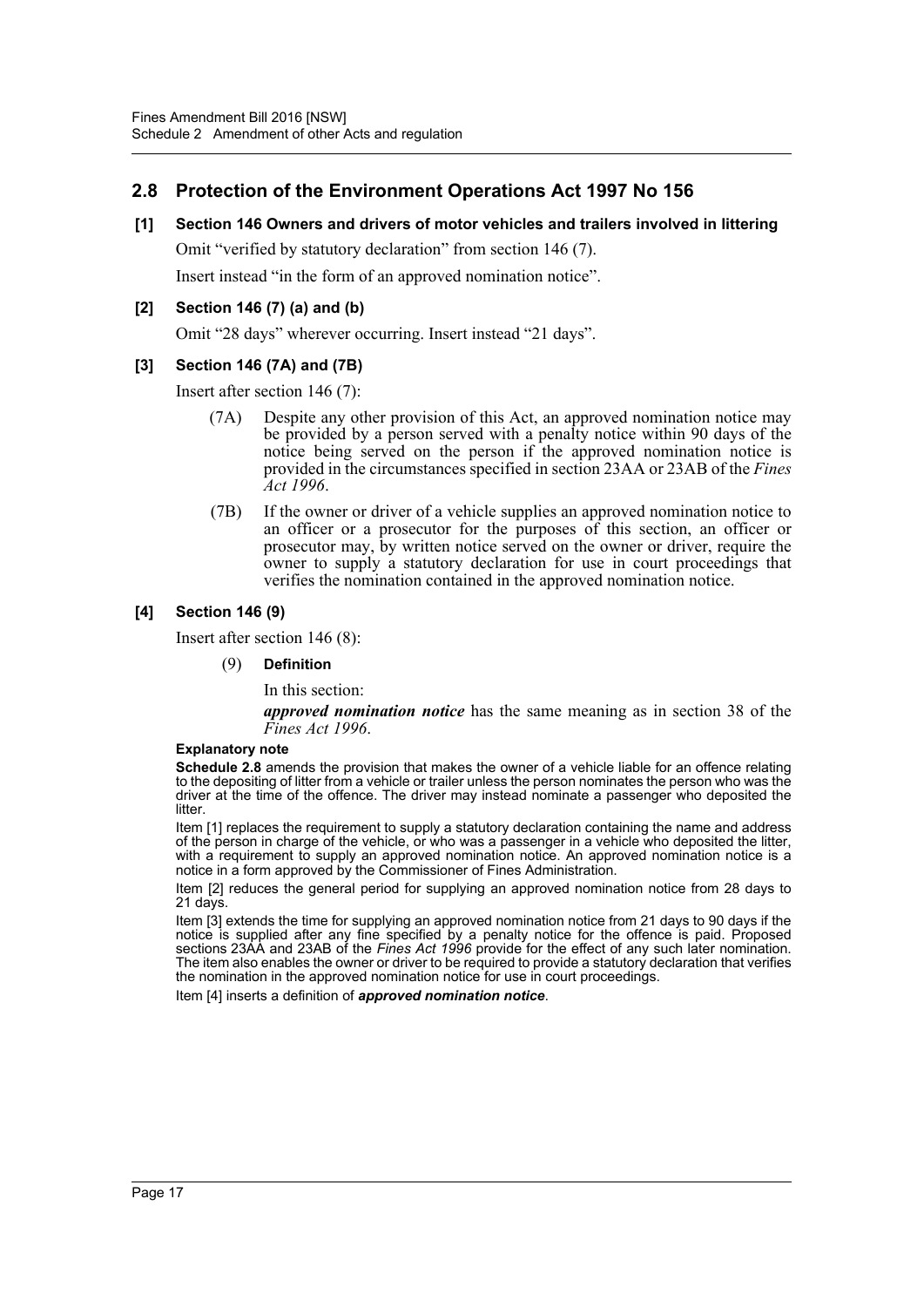# **2.9 Protection of the Environment Operations (Noise Control) Regulation 2008**

#### **[1] Clause 20 Owners and drivers of motor vehicles and trailers involved in excess noise offences**

Omit "verified by statutory declaration" from clause 20 (4).

Insert instead "in the form of an approved nomination notice".

## **[2] Clause 20 (4) (a) and (b)**

Omit "28 days" wherever occurring. Insert instead "21 days".

## **[3] Clause 20 (5)–(7)**

Insert after clause 20 (4):

- (5) Despite any other provision of this Regulation, an approved nomination notice may be provided by the owner of a motor vehicle served with a penalty notice within 90 days of the notice being served on the owner if the approved nomination notice is provided in the circumstances specified in section 23AA or 23AB of the *Fines Act 1996*.
- (6) If the owner of a vehicle supplies an approved nomination notice to an officer or a prosecutor for the purposes of this clause, an officer or prosecutor may, by written notice served on the owner, require the owner to supply a statutory declaration for use in court proceedings that verifies the nomination contained in the approved nomination notice.

#### (7) **Definition**

In this clause:

*approved nomination notice* has the same meaning as in section 38 of the *Fines Act 1996*.

#### **Explanatory note**

**Schedule 2.9** amends the provision that makes the owner of a vehicle liable for an offence relating to a vehicle and involving excess noise unless the person nominates the person who was in charge of the vehicle at the time of the offence.

Item [1] replaces the requirement to supply a statutory declaration containing the name and address of the person in charge of the vehicle with a requirement to supply an approved nomination notice. An approved nomination notice is a notice in a form approved by the Commissioner of Fines Administration.

Item [2] reduces the general period for supplying an approved nomination notice from 28 days to 21 days.

Item [3] extends the time for supplying an approved nomination notice from 21 days to 90 days if the notice is supplied after any fine specified by a penalty notice for the offence is paid. Proposed sections 23AA and 23AB of the *Fines Act 1996* provide for the effect of any such later nomination. The item also enables the owner to be required to provide a statutory declaration that verifies the nomination in the approved nomination notice for use in court proceedings and inserts a definition of *approved nomination notice*.

# **2.10 Road Transport Act 2013 No 18**

#### **[1] Section 185 When responsible person not liable for parking offence**

Omit "subsection (1)" from section 185 (2). Insert instead "this section".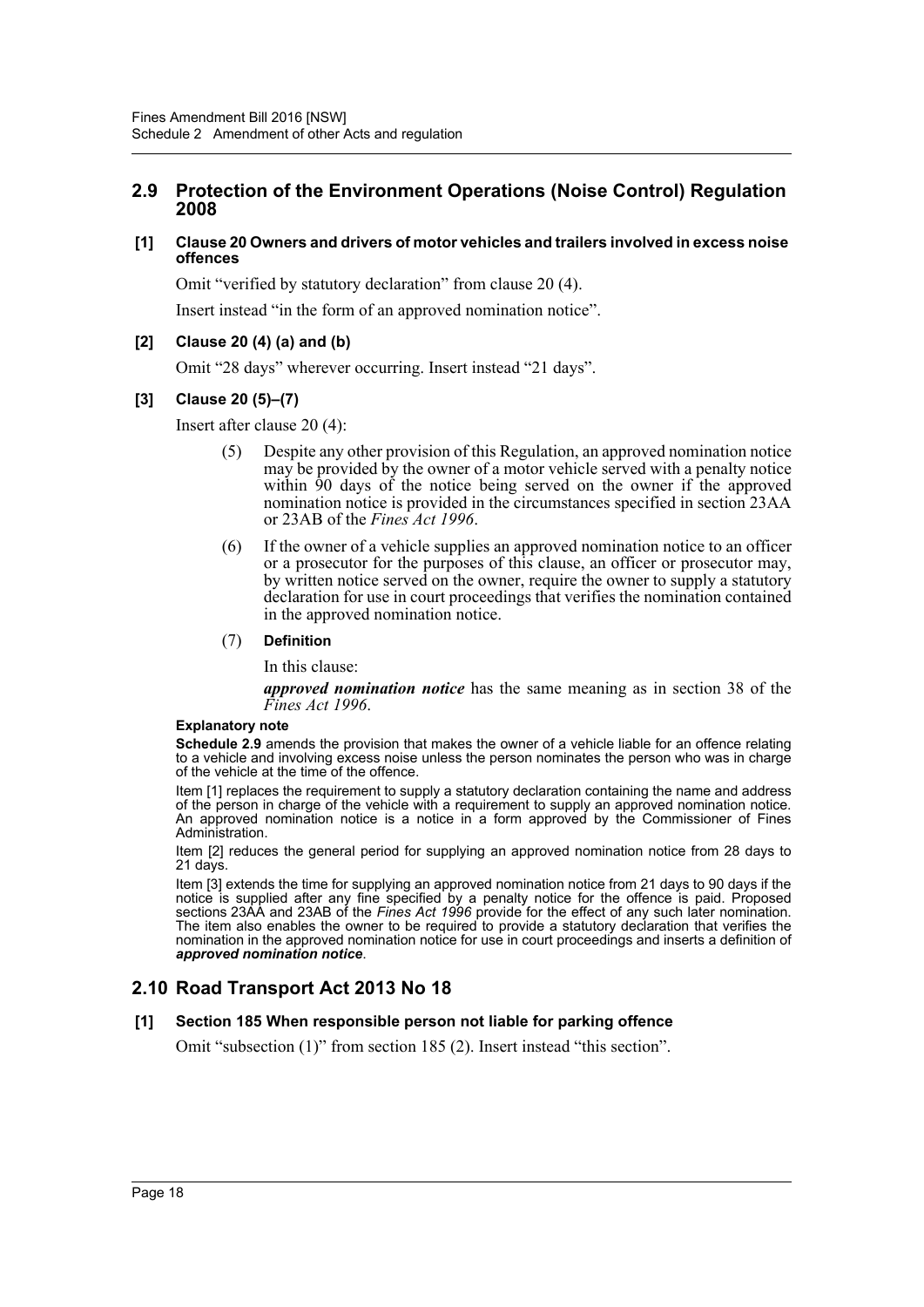# **[2] Section 185 (3)**

Insert after section 185 (2):

(3) Despite any other provision of this Act, a relevant nomination document may be provided by a person served with a penalty notice for a parking offence within 90 days of the notice being served on the person if the relevant nomination document is provided in the circumstances specified in section 23AA or 23AB of the *Fines Act 1996*.

#### **[3] Section 186 Duty to inform if person not driver of vehicle committing camera recorded offence**

Omit "subsection (1)" from section 186 (2). Insert instead "this section".

# **[4] Section 186 (3)**

Insert after section 186 (2):

(3) Despite any other provision of this Act, a relevant nomination document may be provided by a person served with a penalty notice for a camera recorded offence within 90 days of the notice being served on the person if the relevant nomination document is provided in the circumstances specified in section 23AA of the *Fines Act 1996*.

#### **Explanatory note**

Items [2] and [4] extend the time for supplying a relevant nomination document from 21 days to 90 days for parking offences and camera recorded offences if the document is supplied after any fine specified by a penalty notice for the offence is paid. Proposed sections 23AA and 23AB of the *Fines Act 1996* provide for the effect of any such later nomination.

Item [1] makes an amendment consequential on the amendment made by item [2]. Item [3] makes an amendment consequential on the amendment made by item [4].

# **2.11 Roads Act 1993 No 33**

# **[1] Section 244 Liability of vehicle owner for certain driving offences**

Omit section 244 (4) (a). Insert instead:

(a) within 21 days after service on the owner of the penalty notice for the offence, the owner gives the authorised officer a relevant nomination document containing the name and address of the person who was at all relevant times in charge of the vehicle, or

# **[2] Section 244 (5) (a)**

Omit the paragraph. Insert instead:

(a) within 21 days after service on the owner of a court attendance notice for the offence, the owner gives the informant a relevant nomination document containing the name and address of the person who was at all relevant times in charge of the vehicle, or

# **[3] Section 244 (5A) and (5B)**

Insert after section 244 (5):

(5A) Despite any other provision of this Act, a relevant nomination document may be provided by the owner of a vehicle served with a penalty notice within 90 days of the notice being served on the owner if the relevant nomination document is provided in the circumstances specified in section 23AA or 23AB of the *Fines Act 1996*.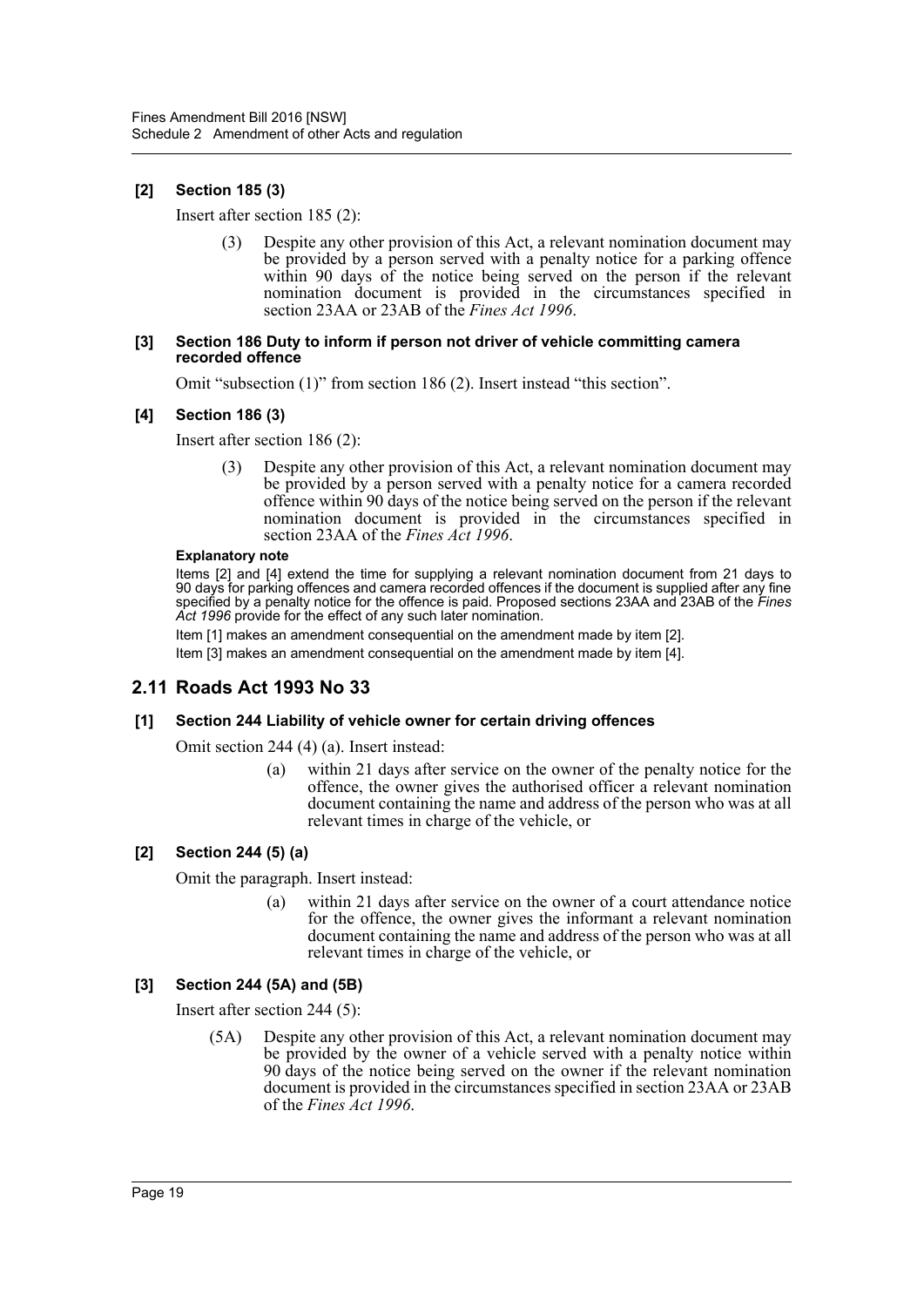(5B) If the owner of a vehicle supplies a relevant nomination document to an authorised officer or informant for the purposes of this section, an authorised officer or informant may, by written notice served on the owner, require the owner to supply a statutory declaration for use in court proceedings that verifies the nomination contained in the relevant nomination document.

## **[4] Section 244 (7)**

Insert "relevant nomination document or" before "statutory declaration" wherever occurring.

#### **[5] Section 244 (7)**

Omit "subsection (6)". Insert instead "this section".

#### **[6] Section 244 (10)**

Insert after section 244 (9):

(10) In this section, a reference to a *relevant nomination document* is a reference to a relevant nomination document within the meaning of Division 2 of Part 7.3 of the *Road Transport Act 2013*.

#### **Explanatory note**

**Schedule 2.11** amends the provision that makes the owner of a vehicle liable for certain vehicle offences, including offences relating to the payment of tolls or charges, unless the owner nominates the person who was in charge of the vehicle at the time of the offence.

Items [1] and [2] replace the requirement to supply a statutory declaration containing the name and address of the person in charge of the vehicle with a requirement to supply a relevant nomination document. A relevant nomination document is a notice in a form approved by Roads and Maritime Services.

Item [3] extends the time for supplying a relevant nomination document from 21 days to 90 days if the document is supplied after any fine specified by a penalty notice for the offence is paid. Proposed sections 23AA and 23AB of the *Fines Act 1996* provide for the effect of any such later nomination. The item also enables the owner to be required to provide a statutory declaration that verifies the nomination in the relevant nomination document for use in court proceedings.

Items [4] and [5] make consequential amendments.

Item [6] inserts a definition of *relevant nomination document*.

# **2.12 Royal Botanic Gardens and Domain Trust Act 1980 No 19**

#### **[1] Section 22A Liability of vehicle owner for parking offences**

Omit section 22A (2) (a). Insert instead:

(a) within 21 days after service on the person of a notice under that section for the offence, gives a prescribed officer referred to in the notice an approved nomination notice containing the name and address of the person who was at all relevant times in charge of the vehicle, or

# **[2] Section 22A (3) (a)**

Omit the paragraph. Insert instead:

(a) within 21 days after service on the owner of a court attendance notice for the offence, gives the informant an approved nomination notice containing the name and address of the person who was at all relevant times in charge of the vehicle, or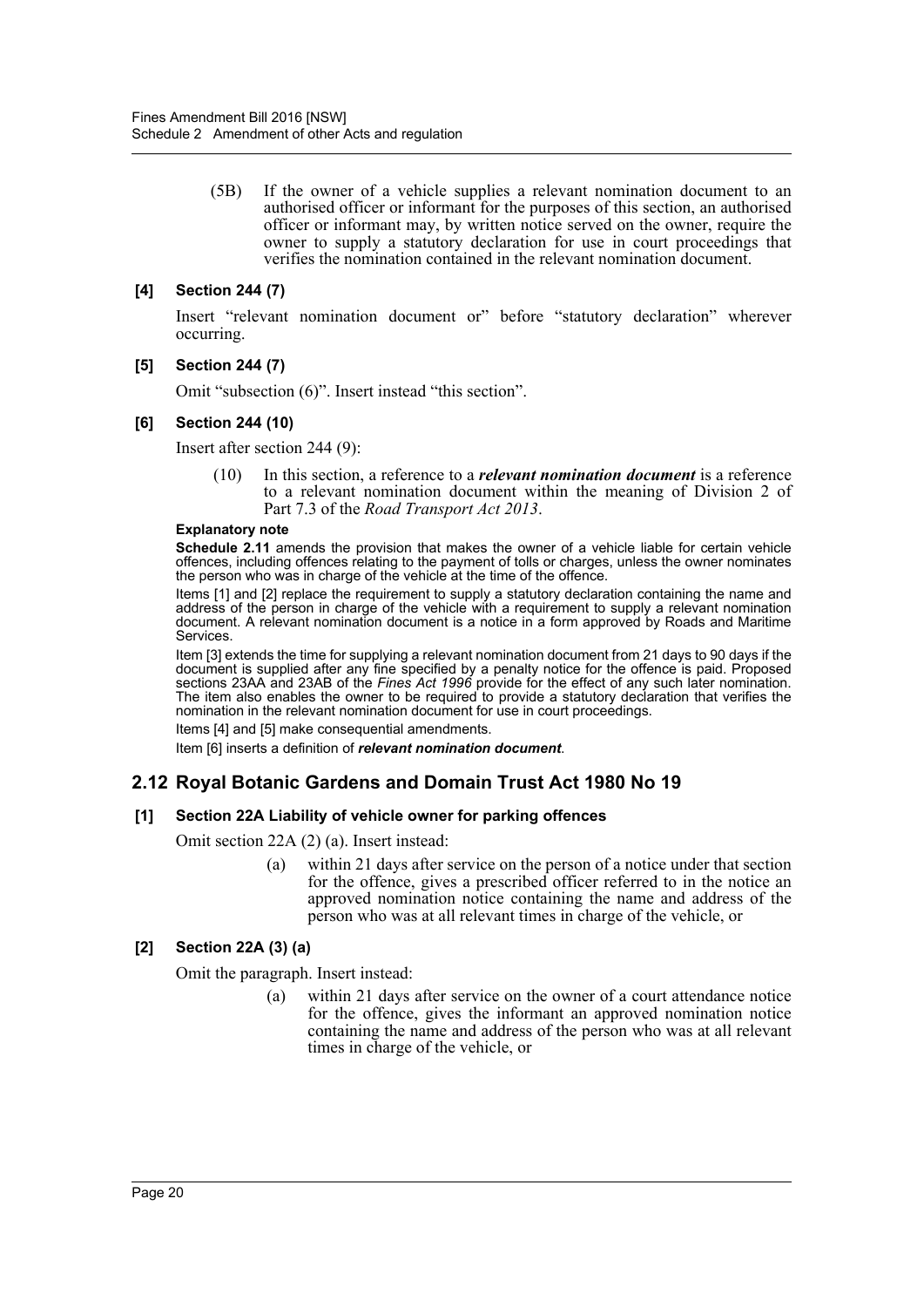# **[3] Section 22A (3A) and (3B)**

Insert after section 22A (3):

- (3A) Despite any other provision of this Act, an approved nomination notice may be provided by the owner of a vehicle served with a notice under section 22B within 90 days of the notice being served on the owner if the approved nomination notice is provided in the circumstances specified in section 23AA or 23AB of the *Fines Act 1996*.
- (3B) If the owner of a vehicle gives an approved nomination notice to a prescribed officer or informant for the purposes of this section, a prescribed officer or informant may, by written notice served on the owner, require the owner to supply a statutory declaration for use in court proceedings that verifies the nomination contained in the approved nomination notice.

## **[4] Section 22A (4)**

Omit "subsection (2) or (3)". Insert instead "subsection (3B)".

## **[5] Section 22A (5)**

Omit the subsection. Insert instead:

(5) An approved nomination notice or a statutory declaration that relates to more than one offence is not an approved nomination notice or a statutory declaration under, or for the purposes of, this section.

#### **[6] Section 22A (7)**

Insert in alphabetical order:

*approved nomination notice* has the same meaning as in section 38 of the *Fines Act 1996*.

#### **Explanatory note**

**Schedule 2.12** amends the provision that makes the owner of a vehicle liable for a parking offence unless the owner nominates the person who was in charge of the vehicle at the time of the offence.

Items [1] and [2] replace the requirement to supply a statutory declaration containing the name and address of the person in charge of the vehicle with a requirement to supply an approved nomination notice. An approved nomination notice is a notice in a form approved by the Commissioner of Fines Administration.

Item [3] extends the time for supplying an approved nomination notice from 21 days to 90 days if the notice is supplied after any fine specified by a penalty notice for the offence is paid. Proposed sections 23AA and 23AB of the *Fines Act 1996* provide for the effect of any such later nomination. The item also enables the owner to be required to provide a statutory declaration that verifies the nomination in the approved nomination notice for use in court proceedings.

Items [4] and [5] make consequential amendments.

Item [6] inserts a definition of *approved nomination notice*.

# **2.13 Sydney Olympic Park Authority Act 2001 No 57**

#### **[1] Section 78 Liability of vehicle owner for certain parking offences**

Omit section 78 (4) (a) (i). Insert instead:

(i) within 21 days after service on the responsible person of a penalty notice for the offence, gives an authorised officer an approved nomination notice containing the name and address of the person who was in charge of the vehicle at all relevant times relating to the offence, or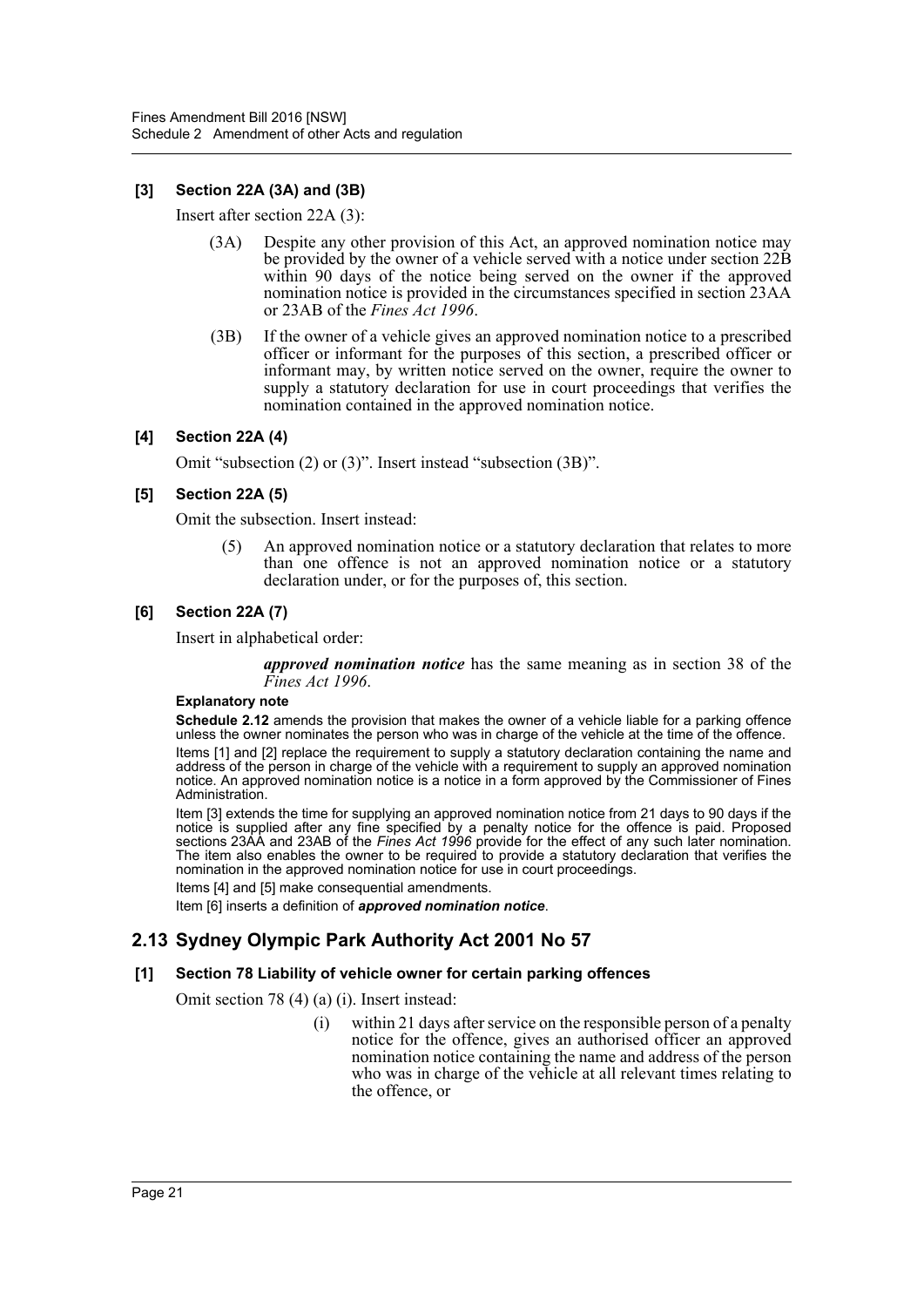# **[2] Section 78 (4) (b) (i)**

Omit the subparagraph. Insert instead:

(i) within 21 days after service on the responsible person of a court attendance notice for the offence, gives the informant an approved nomination notice containing the name and address of the person who was in charge of the vehicle at all relevant times relating to the offence, or

# **[3] Section 78 (4A) and (4B)**

Insert after section 78 (4):

- (4A) Despite any other provision of this Act, an approved nomination notice may be provided by the responsible person for a vehicle served with a penalty notice within 90 days of the notice being served on the person if the approved nomination notice is provided in the circumstances specified in section 23AA or 23AB of the *Fines Act 1996*.
- (4B) If the responsible person for a vehicle supplies an approved nomination notice to an authorised officer or an informant for the purposes of this section, an authorised officer or informant may, by written notice served on the responsible person, require the responsible person to supply a statutory declaration for use in court proceedings that verifies the nomination contained in the approved nomination notice.

#### **[4] Section 78 (5)**

Insert "an approved nomination notice or" before "a statutory".

**[5] Section 78 (5)**

Omit "subsection (4)". Insert instead "this section".

**[6] Section 78 (6)**

Omit "subsection (4)". Insert instead "subsection (4B)".

**[7] Section 78 (7)**

Omit the section. Insert instead:

(7) An approved nomination notice or a statutory declaration that relates to more than one parking offence does not constitute an approved nomination notice or a statutory declaration under, or for the purposes of, subsection (4) or (4B).

#### **[8] Section 78 (9)**

Insert in alphabetical order:

*approved nomination notice* has the same meaning as in section 38 of the *Fines Act 1996*.

#### **Explanatory note**

**Schedule 2.13** amends the provision that makes the owner of a vehicle liable for a parking offence unless the owner nominates the person who was in charge of the vehicle at the time of the offence.

Items [1] and [2] replace the requirement to supply a statutory declaration containing the name and address of the person in charge of the vehicle with a requirement to supply an approved nomination notice. An approved nomination notice is a notice in a form approved by the Commissioner of Fines Administration.

Item [3] extends the time for supplying an approved nomination notice from 21 days to 90 days if the notice is supplied after any fine specified by a penalty notice for the offence is paid. Proposed sections 23AA and 23AB of the *Fines Act 1996* provide for the effect of any such later nomination.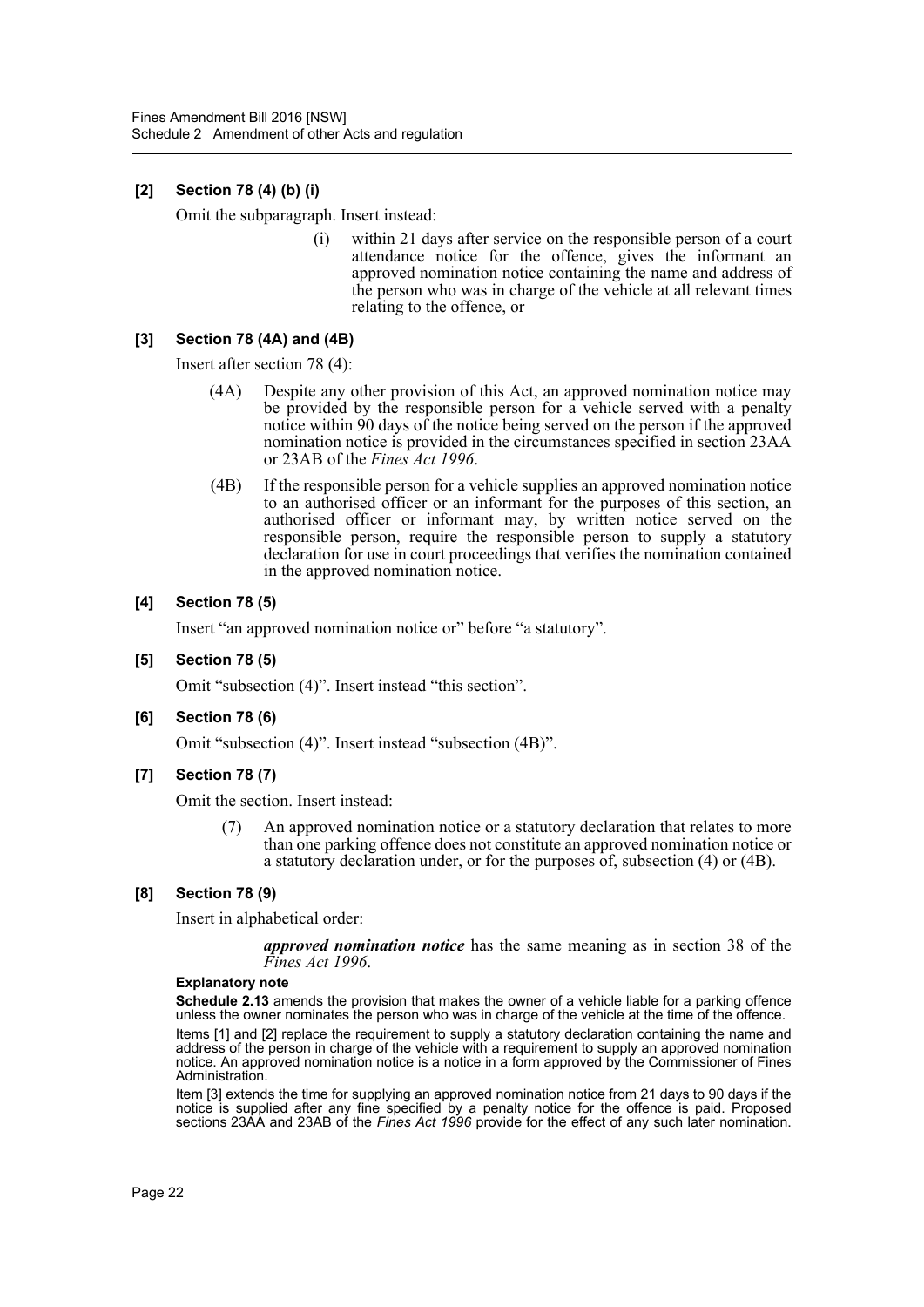The item also enables the owner to be required to provide a statutory declaration that verifies the nomination in the approved nomination notice for use in court proceedings. Items [4]–[7] make consequential amendments. Item [8] inserts a definition of *approved nomination notice*.

# **2.14 Transport Administration Act 1988 No 109**

#### **[1] Section 116 Liability of vehicle owner for parking offences on Authority's land**

Omit section 116 (4) (a) (i). Insert instead:

(i) within 21 days after service on the owner of a penalty notice in respect of the offence, gives an authorised officer referred to in the notice an approved nomination notice containing the name and address of the person who was in charge of the vehicle at all relevant times relating to the offence, or

# **[2] Section 116 (4) (b) (i)**

Omit the subparagraph. Insert instead:

(i) within 21 days after service on the owner of a court attendance notice for the offence, gives the informant an approved nomination notice containing the name and address of the person who was in charge of the vehicle at all relevant times relating to the offence, or

## **[3] Section 116 (4A) and (4B)**

Insert after section 116 (4):

- (4A) Despite any other provision of this Act, an approved nomination notice may be provided by the owner of a vehicle served with a penalty notice within 90 days of the notice being served on the owner if the approved nomination notice is provided in the circumstances specified in section 23AA or 23AB of the *Fines Act 1996*.
- (4B) If the owner of a vehicle supplies an approved nomination notice to an authorised officer or an informant for the purposes of this section, an authorised officer or informant may, by written notice served on the owner, require the owner to supply a statutory declaration for use in court proceedings that verifies the nomination contained in the approved nomination notice.

#### **[4] Section 116 (6)**

Omit the subsection. Insert instead:

(6) Any such approved nomination notice or statutory declaration which relates to more than one offence is taken not to be an approved nomination notice or a statutory declaration under, or for the purposes of, subsection (4) or (4B).

#### **[5] Section 116 (7)**

Insert in alphabetical order:

*approved nomination notice* has the same meaning as in section 38 of the *Fines Act 1996*.

#### **Explanatory note**

**Schedule 2.14** amends the provision that makes the owner of a vehicle liable for parking offences unless the owner nominates the person who was in charge of the vehicle at the time of the offence. Items [1] and [2] replace the requirement to supply a statutory declaration containing the name and address of the person in charge of the vehicle with a requirement to supply an approved nomination